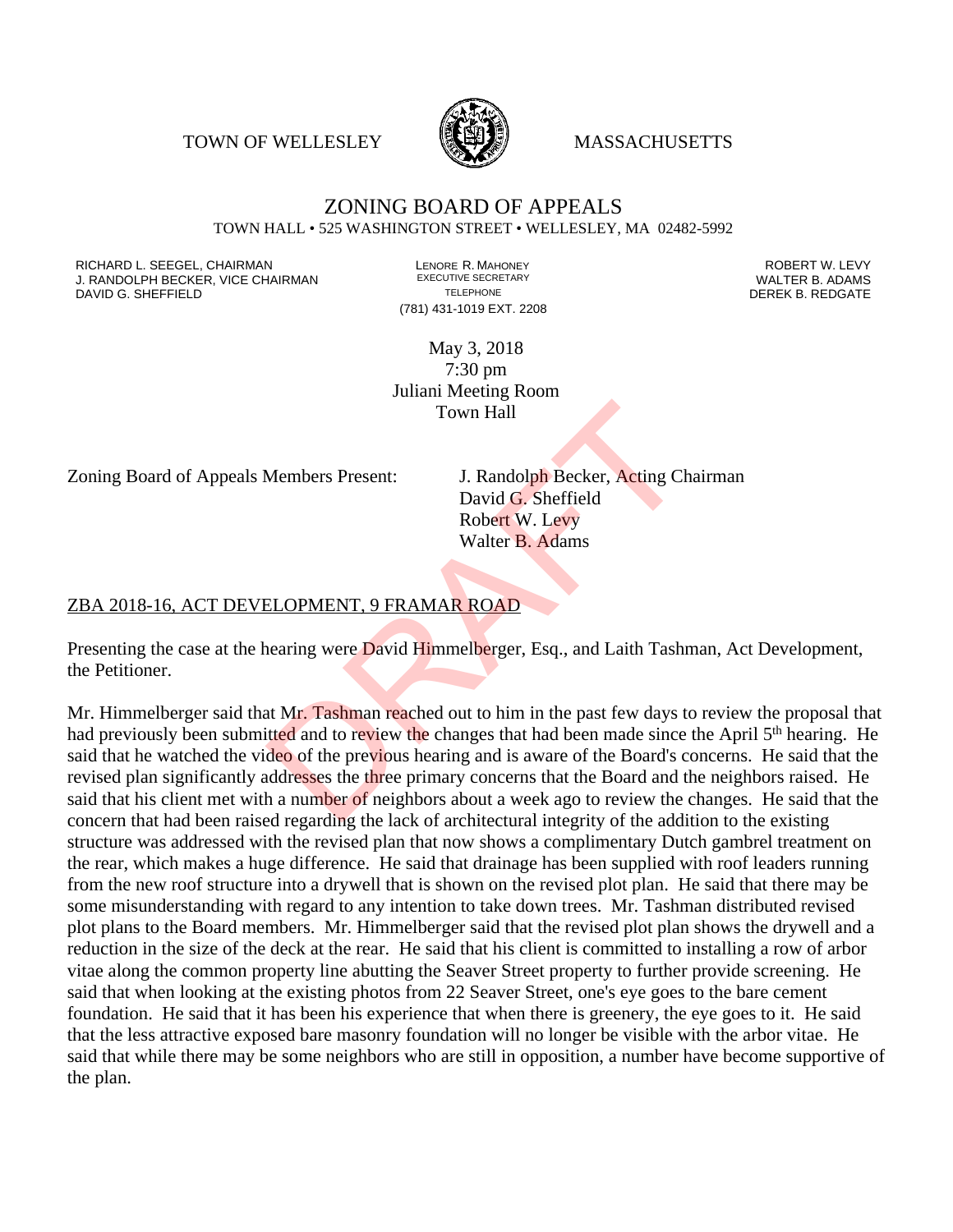Mr. Himmelberger said that it will be a modest addition that is no taller than the existing structure with a relatively low profile. He said that the revision to the rear, particularly the second floor with the Dutch gambrel treatment with the arced vent above the window and shutters on the windows vastly improves the overall appearance.

Mr. Adams said that he appreciated that Mr. Himmelberger's client listened to the Board and the neighbors. He said that he is aware of two letters that the Board received from neighbors who still think that it is too big. He said that this is one of the smallest lots and houses in the neighborhood. He said that the additional space still keeps it within the framework of LHR. He said that most of his concerns have been addressed. He asked if the lower rear door below the back porch on Sheet 5 of 13 is existing. Mr. Tashman said that door is existing. He said that they removed the door in the rear addition and put it on the side. Mr. Adams said that works better not having another set of stairs up to the door at that corner of the house.

Mr. Levy said that a letter of recommendation was submitted from the owners at 17 Park Avenue. He asked where that property is located in relation to 9 Framar Road. Mr. Himmelberger said that Framar Road connects between Park Avenue and Seaver Street. Mr. Levy said that the issues seem to be more from Seaver Street because the addition is in the rear.

Mr. Becker asked if there was anyone present at the public hearing who wished to speak to the petition.

David Burgess and Elaine Metcalf, 22 Seaver Street, said that their main two concerns that they previously expressed continue to be there, the looming nature of the structure that will be two stories and will come 13 feet toward their home. Mr. Burgess said that the feature that the Board specifically raised at the previous hearing continues to be there. He said that the design is much more attractive and they appreciate that improvement. He said that the topography is such that it will loom way over their house. He said that theirs is the second smallest lot in the neighborhood and 9 Framar Road is the smallest. He said that the two smallest lots are next to each other, which has the effect of forcing these homes closer together. He said that they met with Mr. Tashman last week and have heard from him since then. He said that they discussed some thoughts with him and the possibility of putting the hearing off so that he could address those things. He said that his understanding is that the Board members would not be sitting together for several months, so it was important for Mr. Tashman to go ahead tonight. He said that they recognize that Mr. Tashman and his partners want to make a house that is as large as is allowed but the size of the lot does not support a house of this size with a two story addition coming closer to them. He said that since sending the Board a letter, they got more information about the trees. He said that they met with an arborist who works with the town. He said that the existing hemlock trees do provide some screening. He said that the arborist pointed out that the branches facing the addition will have to come off because they will be too close to the addition and that is likely to impair these tree. He said that construction vehicles going over the land, unless great precaution is taken, are likely to compact the soil and damage the roots, which could also kill the trees. He said that the arborist pointed out that although the foundation will be coming out 13 feet, they will have to dig a bigger hole in order to set the foundation and unless great precautions are taken, it will damage the tree roots. He said that the arborist thinks that it is likely that the hemlocks, even though they are healthy now, will not survive more than a couple of years and then that screening will be gone. He said that it was good to hear that there will be some arbor vitae going in. He asked if that can be made a condition or if there can be something binding to ensure that it actually happens. He said that they recognize that they will have to compromise on privacy but some of that can be ameliorated with the screening. He asked that the Board encourage Mr. Tashman to come back with a design that only has a one story addition, which will at least address the looming nature of this. He said that is a big concern for the whole neighborhood. He said that these two houses are in such close proximity and will have two stories coming up where it is already 15 feet ted in relation to 9 Framar Road. Mr. Himmelberger sale<br>enue and Seaver Street. Mr. Levy said that the issues see<br>addition is in the rear.<br>was anyone present at the public hearing who wished to s<br>Metcalf, 22 Seaver Street,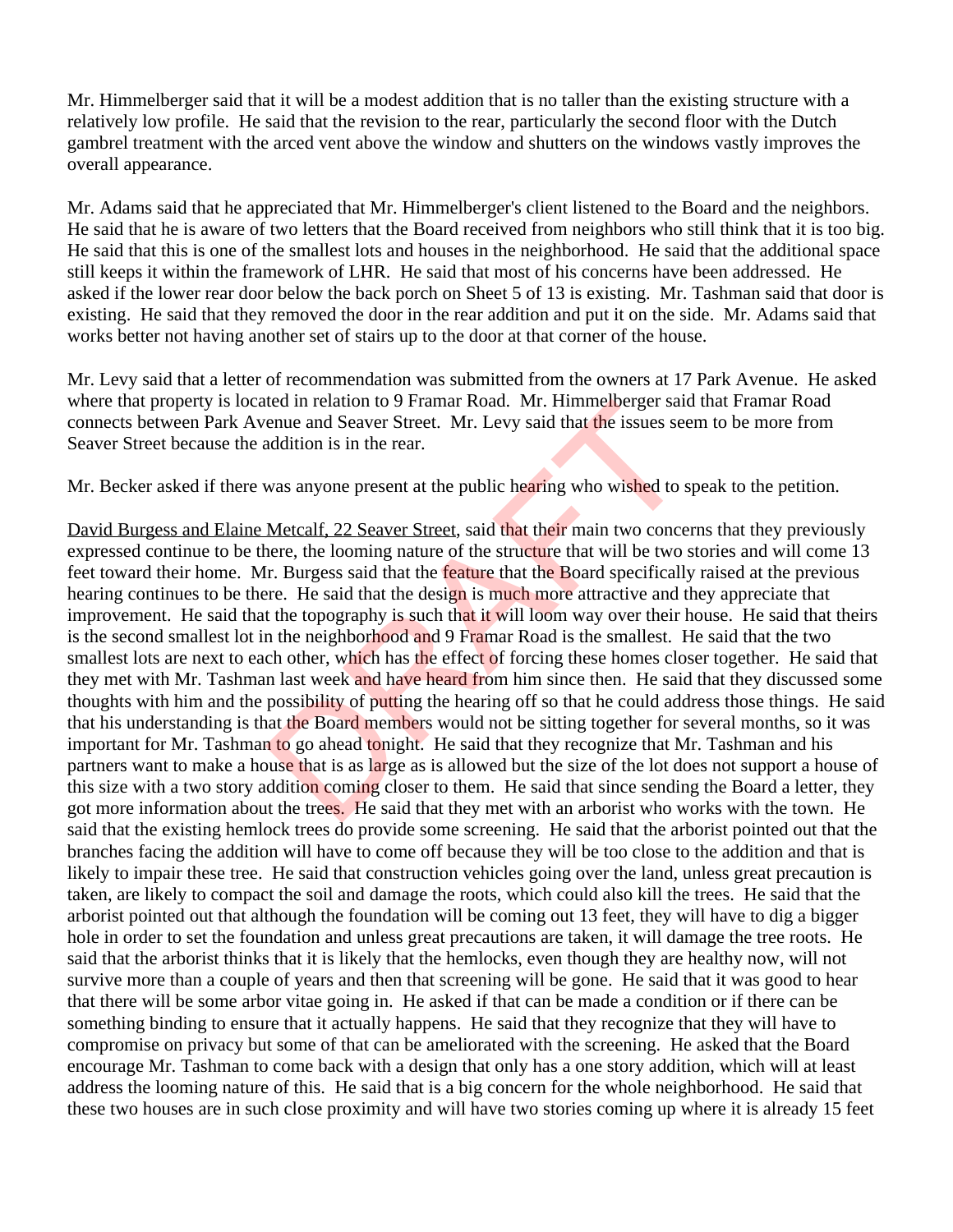higher at ground level. He said that if the Petitioner insists on proceeding at this hearing, they asked the Board to deny the permit.

Ms. Metcalf said that she met with the arborist this morning. She said that the concern was with both of the hemlocks. She said that with careful root pruning and some sort of fertilizing, there may be some possibility of conservation of the trees. He said that the trees would probably not die for a couple of years but at that point, they will be beyond being able to do anything about it. She said that there are two mature maples on the side that will be preserved. She said that the arborist was concerned about compression to the soil by heavy machinery killing them unless measures were taken such as steel plates. She said that none of this will trigger the tree bylaw because of the size. She said that the only thing that might be relevant is that because of the difference in topography of the two properties, the measures that are normally done in the tree bylaw for critical root zones could be brought into this decision.

Mr. Adams asked Mr. Tashman is he has discussed with the builder how they plan to get the concrete in. He asked if they will be using a pump. He said that it seems hard to believe that they will be able to get a concrete truck into the backyard. He said that the lot slopes at the back. He said that there is 9' 6" between the garage and the side property line. He said that it will be pretty tight to get a concrete truck back there. He said that the other side slopes down and there is a retaining wall. Mr. Himmelberger said that his client is amenable and wants to protect the trees. He said that he would accept a condition that they put steel plates down. He said that, according the Town's GIS map, there is an eight foot differential, not 15 feet, and the distance between the two structures with the addition will be 40 feet. He said that there are numerous instances in town where homes abide by the 10 foot setback back to back, so people only enjoy 20 feet between. He said that his client is also willing to accept a condition that states that if any of the hemlocks on the property line go out, they will be replaced with equivalent arbor vitae to complete the screening. a pump. He said that it seems hard to believe that they v<br>kyard. He said that the lot slopes at the back. He said th<br>perty line. He said that it will be pretty tight to get a con<br>slopes down and there is a retaining wall.

Mr. Burgess said that the plot plan shows that it is more than eight feet differential. Mr. Adams said that the addition will be set back 17 feet further than what is required. He said that it is 24 feet to the existing garage. He said that there is no dimension shown to the corner of the existing house but his estimate is about 23 feet. Mr. Levy said that the original plot plan showed 18.3 feet from the proposed addition to the lot line and the plot plan that was distributed to the Board members tonight shows 17.7 feet, which is going in the wrong direction.

Mr. Burgess said that he and Mr. Himmelberger reviewed the contour lines and concluded that there is a 10 foot difference. Mr. Himmelberger said that the prior plot plan had an inaccurate width of 21 feet where the design plan showed 23 feet, which accounts for 17.7 feet versus 18.3 feet. Mr. Levy said that the only plot plan that is stamped and signed by a surveyor is wrong and the plot plan that was submitted tonight is not stamped or signed is correct.

Mr. Becker said that the Board has concerns about the looming nature and size of the addition, as well as differences in the plot plan. He said that the existing house already has a looming nature. He said that what he is seeing in the elevation views does not look like it would be significantly more looming than what is already there. He said that it will be a little bit closer but will be as tall as what is there but not as wide, 23 feet wide instead of 21 feet as shown in the plot plan. He said that he was not sure that the proposal materially impacts the looming nature of the site. He said that this is the smallest lot and house in the neighborhood and the addition that they are making is not particularly large in comparison others that the Board has seen, even given the size of the lot. He said that he did not see size as an issue. He said that there should be conditions for drainage, which is now shown in the plan. He said that there is no mechanism in the bylaw for the Board to condition trees. He said that the Board can protect the trees during construction. Mr.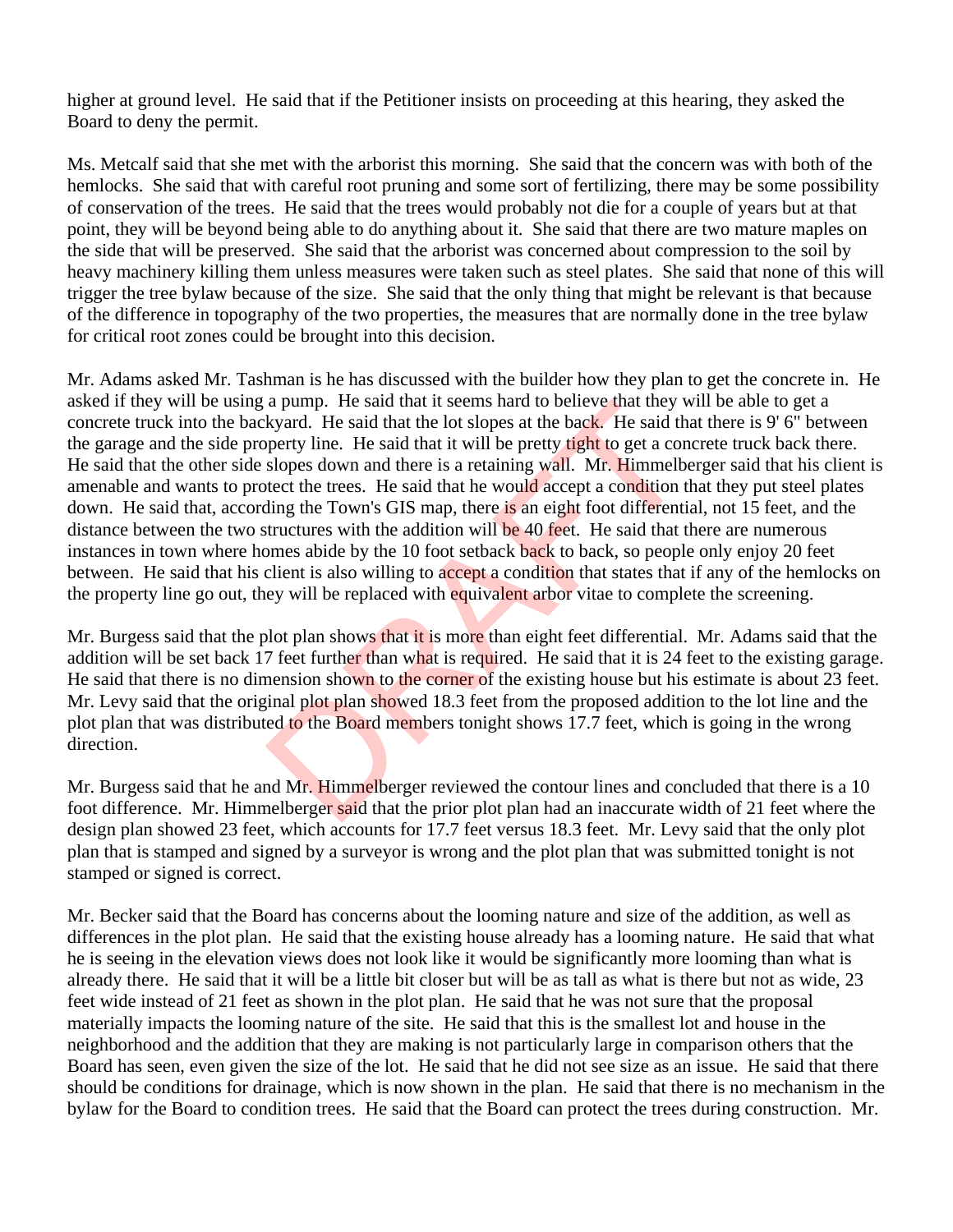Adams said that the Petitioner has volunteered to replace trees. Mr. Becker said that cannot be a condition. Mr. Adams said that if the Board is deciding whether this will be more detrimental to the neighborhood, it could condition something on a requirement to replace at a certain size, given the idea that the trees provide an important screening element. He said that if the Applicant is volunteering to do replace the trees if they are in dire straits, and he is represented by counsel, he can create a mechanism to let the neighbors know who to contact, and the Board will rely on that being done. Mr. Himmelberger said that the screening works both ways. He said that it is to the benefit of the Applicant to have screening. Mr. Tashman said that he met with the neighbors and told them that he would put screening on the right and rear sides.

Mr. Adams said that the Board would have to condition any decision with submittal of a proper plot plan that is signed, sealed and dated by an engineer.

Mr. Levy said that the drainage plan also shows a dimension of 21 feet for the addition. Mr. Himmelberger said that number is wrong. Mr. Tashman said that it should be 23 feet.

Mr. Levy asked if the square footage of the house is changing at all between the two sets of plans. Mr. Tashman said that it is not.

Mr. Adams said that the corner room that is affected by the gable does not reduce the square footage. He said that there is a little cut out in the proposed floor plan.

Mr. Adams moved that the Board approve the request for a special permit and make a finding that the proposed addition will not be more detrimental to the neighborhood, subject to a condition that a revised plot plan that has been signed, sealed and dated by a registered land surveyor be submitted, a drainage and drywell detail be revised to correct the typographic error on the dimension of the proposed addition, and the arbor vitae that is proposed to provide screening between 9 Framar Road and the abutting properties on the rear property line, including 18 and 22 Seaver Street, be included as conditions of approval. He said that the arbor vitae shall be a minimum of eight feet and the contractor shall take all efforts to provide metal plates or other methods to support the weight of any construction vehicles that will come within the umbrella of the tree roots. Mr. Levy said that the drainage plan will be incorporated in the decision. He said that the plot plan should show a revision date because it is confusing as to which is the right plan because they are both dated December 13, 2017. He said that there was a suggestion that the existing trees be protected in a like manner as if they were jurisdictional under the tree bylaw by putting fencing around them to protect their roots. He seconded Mr. Adams' motion. The Board voted unanimously to approve the special permit. are footage of the house is changing at all between the two<br>
Dread of the house is changing at all between the two<br>
Dread of the proposed floor plan.<br>
Board approve the request for a special permit and make<br>
be more detrim

### ZBA 2018-18, DAVID & MYEONG COLETTA, 39 ATWOOD STREET

Presenting the case at the hearing were Douglas Stefanov, Architect, and David Coletta, the Petitioner. Mr. Stefanov said that he submitted an updated plan that shows a greatly reduced roof at the back of the building. He said that the roof on the proposed addition will be lower than the existing roof. He said that the revised survey shows a small addition at an inside corner at the back of the building. He said that they are requesting approval of an enlarged garage to make it more usable. He said that the plan is to add a second story to the garage. Mr. Adams said that he was a little surprised by the larger garage. He said that it did not come up at the previous hearing. He said that the rest of the building is much more compatible with the lot and the neighbors. He said that he appreciated that the direct connection between the building and the garage was removed. He said that side of the house will not be a wall of the house, the garage and the connection. He said that now you will be able to see into the backyard from the street.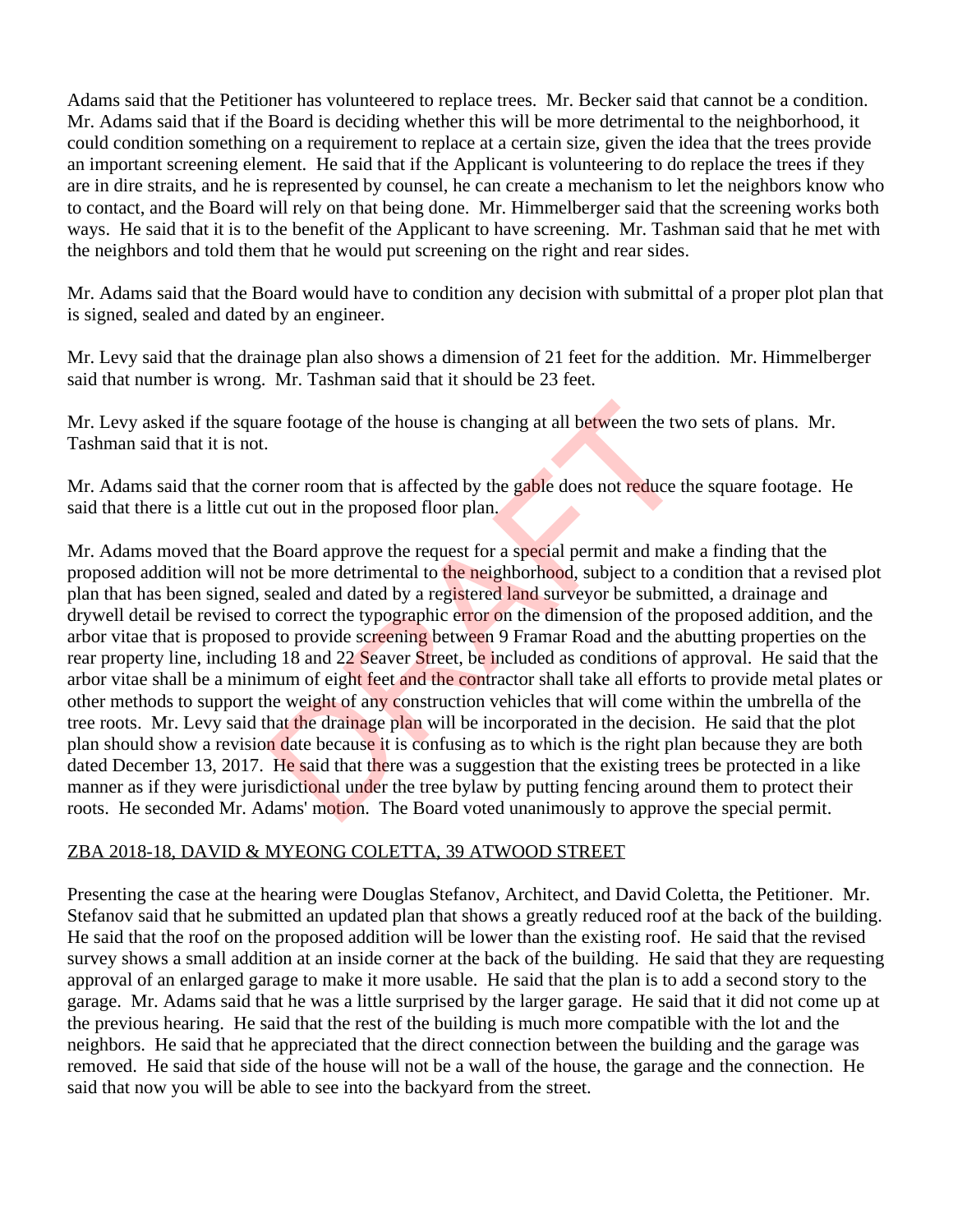Mr. Becker said that the Board had opined at the previous hearing that the addition was too big. He said that the size has been reduced by 1,000 square feet so that it is within the trigger for LHR.

Mr. Adams said that the allowed building height is still shown as 45 feet on the drawing cover sheet. –

Mr. Levy confirmed that there will be a full set of stairs to the second floor in the garage. Mr. Stefanov said that the second floor will be used for storage. He said that he added windows for light. He said that he could make it a pull down stair. Mr. Adams said that they might want to have it as a pull down because the width of the garage door encroaches into the pathway. Mr. Levy said that there will be no plumbing allowed in the garage.

Mr. Becker asked if there was anyone present at the public hearing who wished to speak to the petition.

Mr. Adams said that he was satisfied with the alterations that were made. He said that it is much more in harmony with the neighborhood.

Mr. Levy moved and Mr. Adams seconded the motion to allow the **petition** and make a finding that it is not substantially more detrimental to the neighborhood than the existing nonconformity, subject to a condition that there shall be no plumbing in the garage. The Board voted unanimously to grant a special permit.

## ZBA 2018-27, DAVID & CAROLYN MORRIS, 39 AVON ROAD

Presenting the case at the hearing was Richard Curl, Architect. He said that also present at the hearing were Michael Lynch, Builder, and David and Carolyn Morris, the Petitioner.

Mr. Curl said that the request is for a finding for a proposed addition of a kitchen, family room and master suite on the back of a pre-existing nonconforming house with less than required side yard setbacks. He said that they worked hard to keep the addition in line with the size and detail of the existing house. He said that you will not see any change from the front of the house. He said that the roof will be slightly lower than the existing house on the side. He said that the upper story will be shingled and will have windows that are similar to the existing house. He said that the lower story will have painted wood siding and windows that are of a slightly more contemporary look. Thood.<br>
Adams seconded the motion to allow the **petition** and maintal to the neighborhood than the existing nonconformity<br>
bing in the garage. The Board voted unanimously to gra<br>
CAROLYN MORRIS, 39 AVON ROAD<br>
nearing was R

Mr. Sheffield asked about existing and proposed conditions for site drainage since this is located at the bottom of a hill. Mr. Curl said that the existing house drains into gutters which go to downspouts that appear to go into clay pipes. He said that the intent is for the upper roof to go into the same system. He said that there are a couple of flat pieces on the lower roof that will drip onto a stone border and be collected by a French drain. Mr. Sheffield asked if they are just assuming that the additional runoff will be handled in the current approach. Mr. Curl said that they are currently unsure of part of it. He said that they expect to know more when they start excavating. He said that there are outcroppings of ledge here and there. Mr. Sheffield said that they may need to find places for drywells. Mr. Lynch said that the goal will be to add an infiltration drywell towards the back of the property but they are unsure of what the ledge situation will be as they open up that part of the yard. Mr. Sheffield said that the Board could insert a condition that a drywell be located with input by a civil engineer.

Mr. Sheffield said that he was a little concerned about the north elevation. He said that it is a rather flat surface at the second floor that is somewhat mitigated with railings that come from the side of the house. He said that the length is mitigated by the protrusion on the north side. He said that the addition continues the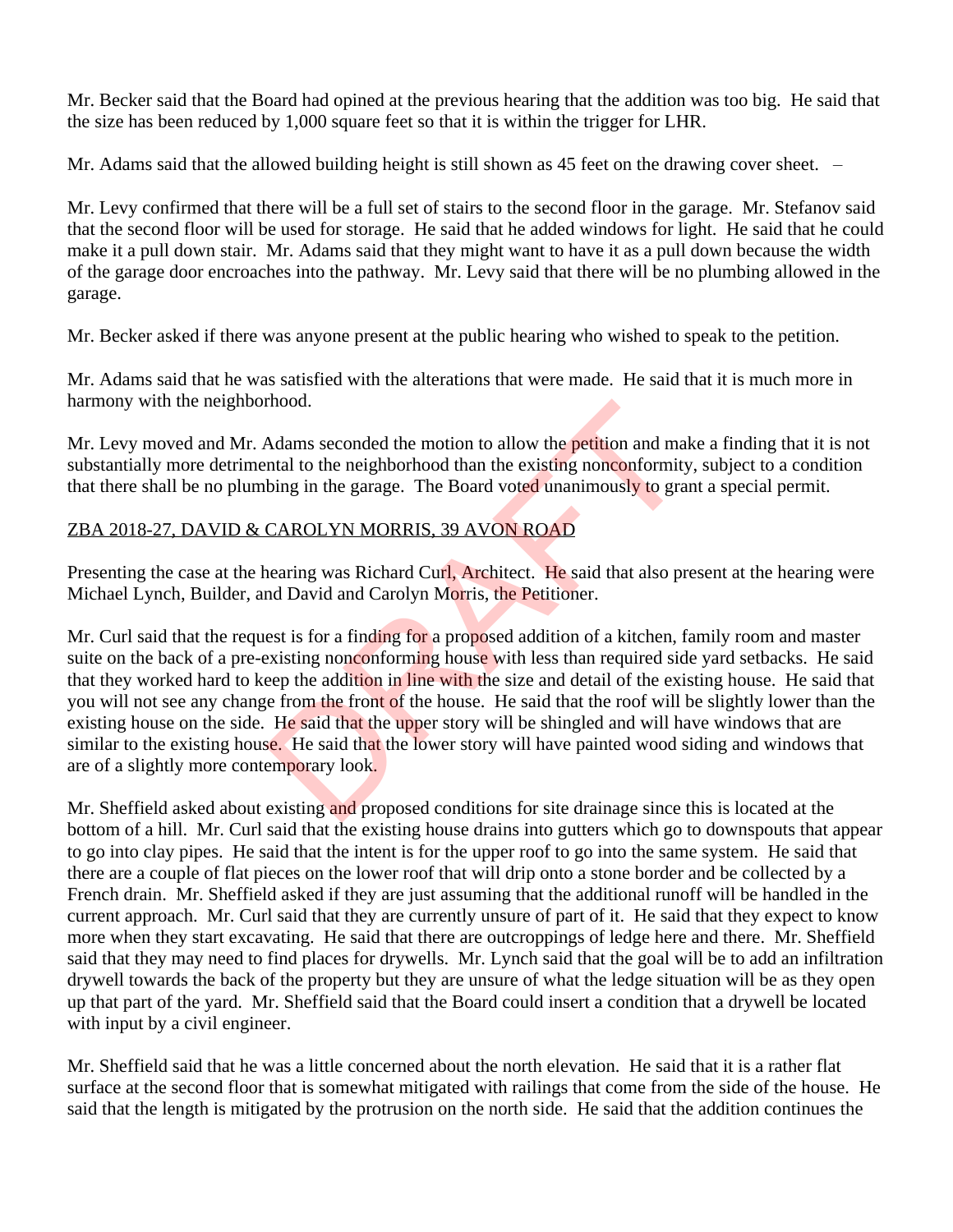façade on the north side in a single plane, whereas on the other side it breaks the plane and therefore makes the house appear a little smaller. Mr. Curl said that the intent was to try to minimize the bulk and the mass. He said that there are a couple of pieces of the first floor that step in and out. He said that the intention was that the second floor be more of a continuation of the house. Mr. Sheffield said that he is not as concerned because the two porches and railings are there.

Mr. Levy asked if the Petitioners had spoken to any of the neighbors about the project. Ms. Morris said that it is a very close knit neighborhood, so the neighbors have all known about the project since the beginning stages. She said that the neighbors know what is going on and are very much in favor of it. Mr. Levy confirmed that the neighbors have seen the plans.

Mr. Becker said that the lot size is larger than what is required by a significant amount. He said that the current house is about 75 percent of average for living space in the neighborhood. He said that it will jump up a bit with the proposed addition to just under 2,900 square feet, which is less than the trigger for Large House Review (LHR). He said that it will still be a decent size addition. He said that it fits nicely on the lot and does not look out of scale in the neighborhood.

Mr. Becker asked if there was anyone present at the public hearing who wished to speak to the petition.

Mr. Becker read the Planning Board recommendation. He discussed Demolition Review.

Mr. Sheffield discussed a condition for an appropriate design by a civil engineer for the additional hard surface runoff related to the addition.

Mr. Levy moved approve and Mr. Sheffield seconded the motion to approve the petition and make a finding that the proposed construction will not be substantially more detrimental than the existing nonconforming structure, subject to a condition that an appropriate design by a civil engineer for the additional hard surface runoff related to the addition be submitted. The Board voted unanimously to approve the special permit. sala that it will still be a decent size addition. He sala that it will still be a decent size addition. He sala that also interest at the public hearing who wished to sing Board recommendation. He discussed Demolition Rec

### ZBA 2018-27, TENACRE SCHOOL, 78 BENVENUE STREET

Presenting the case at the hearing were William Foley, Trustee, and Chris Elliot, Head of School, Tenacre School, the Petitioner.

Mr. Foley said that the request is for a special permit for signs to identify buildings that are not permitted by right under Section XXIIA of the Zoning Bylaw. He said that they would like to install the signs in seven locations around the campus. He said that only two can be seen from the street, Wells Playhouse and Leesway. He said that there are existing signs on those buildings that pre-date Tenacre. He said that they are wrought iron painted green. He said that they would like to replace those signs with the same signs as the other buildings. He said that the remaining five signs will be placed over entry doors on buildings that all face into the campus. He said that the letters will be dark brown anodized aluminum, 3/8 inch thick, applied directly to the white fascia over the existing entry doors, and there will be no illumination of any kind.

Mr. Sheffield confirmed that the project has been reviewed by the Design Review Board.

Mr. Becker said that a campus like this does not fit the fundamental assumptions for the sign bylaw. He said that the things that the Board is normally concerned with do not apply here. –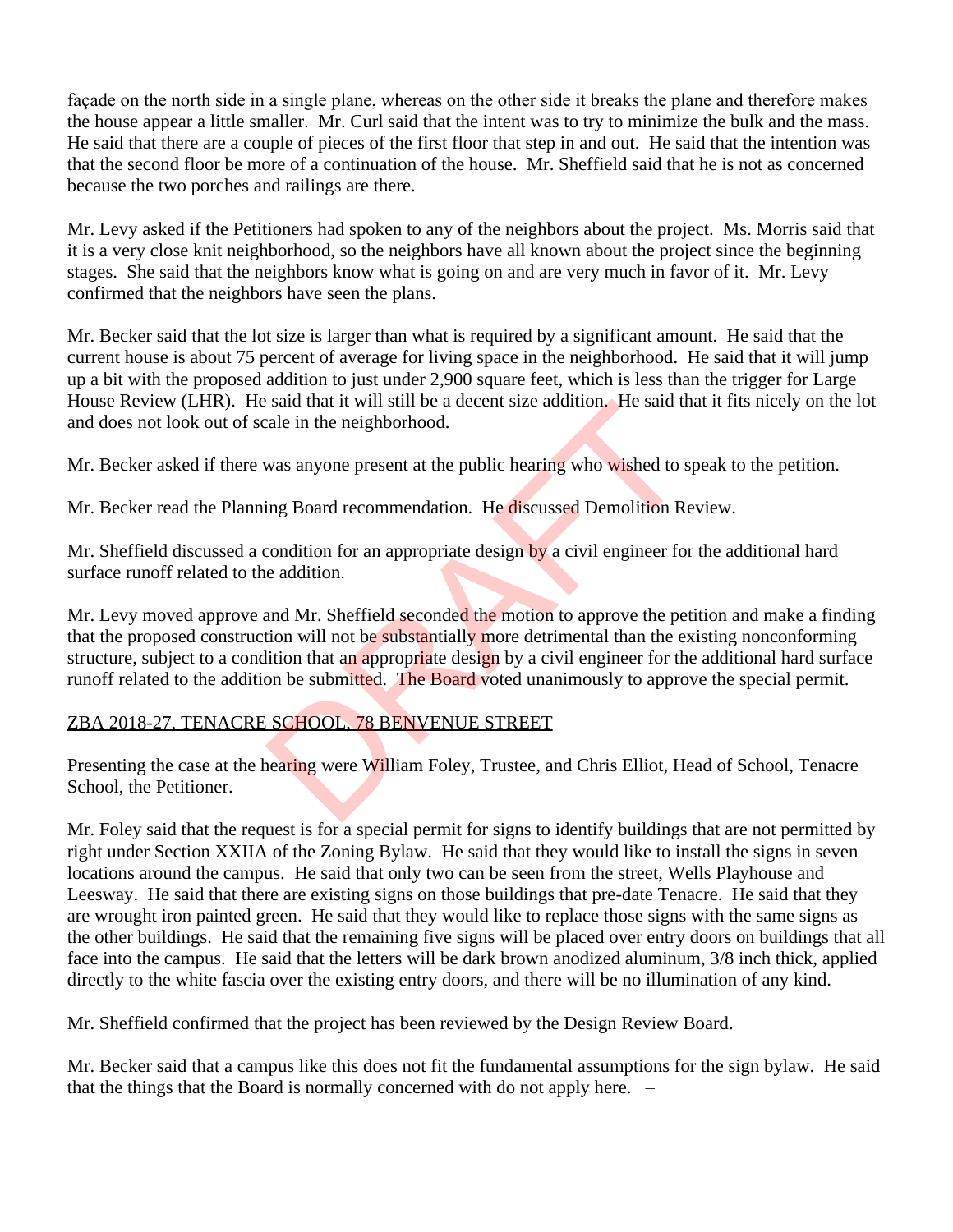Mr. Sheffield said that there are eclectic, disparate, varying buildings on the campus. He said that generally the buildings are white with porticos. He said that signage of this type identifying the buildings has a subtle unifying effect for the campus. He said that he applauded this approach.

Mr. Becker asked if there was anyone present at the public hearing who wished to speak to the petition

Mr. Becker read the Planning Board recommendation. –

Findings – It is the opinion of this Authority that installation of a 2.22 square foot historical plaque commemorating the Wellesley Hills Railroad Station Building that will exceed the area of 2 square feet that is allowed by right in a Business A District, will be in harmony with the general purpose and intent of Section XXIIA of the Zoning Bylaw, as the sign scale will be will in reasonable relation to development scale, viewer distance and travel speed, and sign sizes on nearby structures; sign size, shape, and placement will serve to define or enhance architectural elements of the building and will not unreasonably interrupt, obscure or hide them; sign design will be in reasonable continuity with the mounting location, height, proportions and materials of other signage on the same or adjacent structures; sign materials, colors, lettering style, illumination and form are reasonably compatible with building design, neighborhood context and use; and sign size, location design and illumination are not judged to present a safety hazard to vehicular or pedestrian traffic.

Mr. Levy moved and Mr. Sheffield seconded the motion to approve a special permit for seven wall signs, and make the following findings: the signs will be otherwise in compliance with Section XXIIA of the Zoning Bylaw, as the sign scale will be will in reasonable relation to development scale, viewer distance and travel speed, and sign sizes on nearby structures; sign size, shape, and placement will serve to define or enhance architectural elements of the building and will not unreasonably interrupt, obscure or hide them; sign design will be in reasonable continuity with the mounting location, height, proportions and materials of other signage on the same or adjacent structures; sign materials, colors, lettering style, illumination and form are reasonably compatible with building design, neighborhood context and use; and sign size, location design and illumination are not judged to present a safety hazard to vehicular or pedestrian traffic. The Board voted unanimously to approve a special permit. design will be in reasonable continuity with the mountin<br>of other signage on the same or adjacent structures; sign in<br>are reasonably compatible with building design, neight<br>ign and illumination are not judged to present a

## ZBA 2018-28, WAYNE & JAN JOHNSON, 11 FIFE ROAD

Presenting the case at the hearing was Robert Ouellet, who said that he is the owner of a Design/Build Company, and Jan and Wayne Johnson, the Petitioner.

Mr. Ouellet said that they received approval from the Historical Commission on January 10, 2018, with a status of non-preferable preserved. He said that the house lot is approximately 10,000 square feet in an SR 15 District. He said that the existing house is about 1,200 square feet and is an existing ranch that is in fairly bad shape. He said that the back side deteriorating and the foundation is really compromised. He said that the request is for a special permit because the lot is nonconforming. Mr. Levy confirmed that the proposed structure will meet all dimensional requirements.

Mr. Becker asked about the Total Living Area plus Garage (TLAG). Mr. Ouellet said that the first floor will be 1,800 square feet and the second floor will be approximately 1,066 square feet. He said that it is a sloping lot, so there will be 733 square feet in the basement. He said that TLAG will be approximately 5,472 square feet. He said that without the TLAG calculation, the livable square footage is 4,221 square feet. He said that the garage and attic will be 1,200 square feet. He said that there will be a pull down for the attic and it will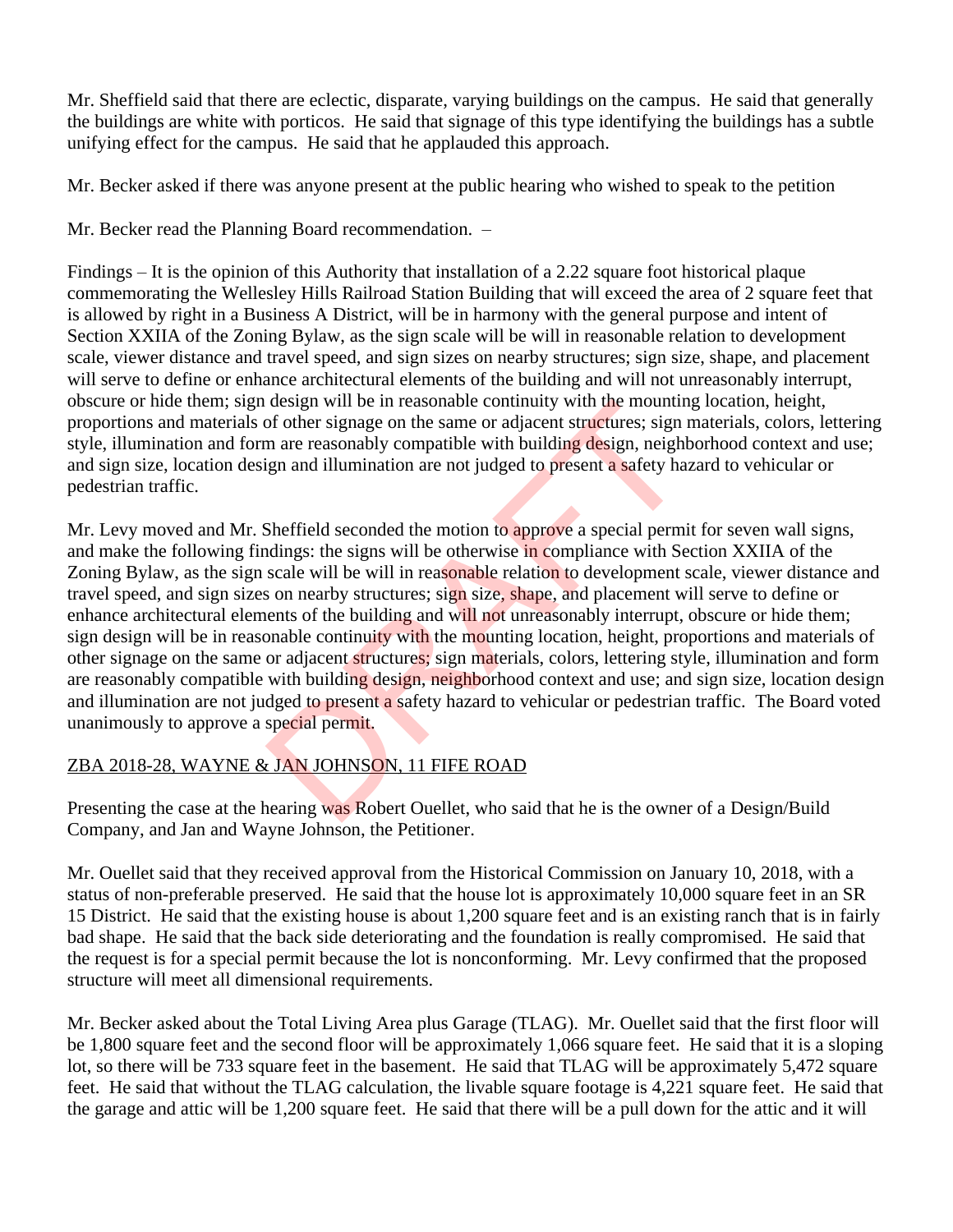be used strictly for storage. He said that they were very mindful of the height when they were designing this, so they put a hip roof on to bring the height down.

Mr. Ouellet said that there are some problems with the lot. He said that the existing house is six feet below the street level and there are inherent problems with drainage. He said that they are proposing to put a series of drywells around the house to capture the water on the back and the sides. He said that they typically try to put drywell systems near planting bed areas so that they can recycle the collected water.

Mr. Sheffield said that a four bedroom house that is just about to the max of the setbacks for a 10,000 square foot lot, even though it is in a 15,000 square foot district, is more than a little bit of a reach for the volume on the lot with this degree of slope. He said that it is difficult to look at the change that will be in the neighborhood because of the scale of the house. He said that there are a number blank walls in the design of the house with no windows. He said that he had some fair concerns about the project.

Mr. Becker said that there are nine properties on Fife Road and only one property meets the 15,000 square foot lot size. He said that the lots run from 4,200 square feet up through 12,175 square feet. He said that 11 Fife Road is not as undersized as some of the other lots. He said that the Assessors records show that the existing house has 850 square feet of living space. He said that there are two houses on the street that are smaller than that. He said that 4,200 square feet is about three times the average size of the houses on the street and he is struggling with that being not more detrimental to the neighborhood. He said that if you apply the TLAG definitions, the numbers are even bigger. Mr. Levy asked about the TLAG threshold in a 15,000 square foot Single Residence District. Mr. Becker said that it is 4,300 square feet. are nine properties on Fife Koad and only one property in<br>the lots run from 4,200 square feet up through 12,175 squared as some of the other lots. He said that there are two house<br>that 4,200 square feet is about three time

Mr. Sheffield said that he had to go a block away or so to find buildings that approach the scale of this house. He said that it is difficult in a tight neighborhood that has not been encroached upon by larger houses for this to be the first one. He said that it will be a surprise in the neighborhood.

Mr. Johnson said that are four to five houses recently built on Dunedin Street. He said that there is a house diagonally across from 11 Fife Road that had a large addition put on about 10 years ago. He said that as Fife Road goes down, there is a private road that borders Cedar Street where there is a very large house. He said that the proposed house will not be the only large house.

Mr. Sheffield asked if the Johnsons are the current residents of 11 Fife Road. Mr. Johnson said that they are the owners. He said that it was Ms. Johnson's mother's house and she passed away recently. Mr. Sheffield confirmed that the Johnsons are not living there now. He asked if this will be a spec house. Mr. Johnson said that it will be. He said that the existing house is not in good shape. Mr. Becker said that the Board has not heard any objections to tearing down what is there. He said that the real question is what do you replace it with. Mr. Johnson said that the proposed design is for a beautiful house that will be a nice addition to the neighborhood.

Mr. Levy asked if the Johnsons had shown the plans to the neighbors. Mr. and Ms. Johnson said that they had not.

Mr. Becker asked if there was anyone present at the public hearing who wished to speak to the petition.

Paul Sullivan, 15 Fife Road, said that his house is next to 11 Fife Road. He said that he only found out about this project a couple of hours ago. He said that they were not notified. He said that he went around to neighbors who were home and they said that they were not notified. He said that it is a small dead end street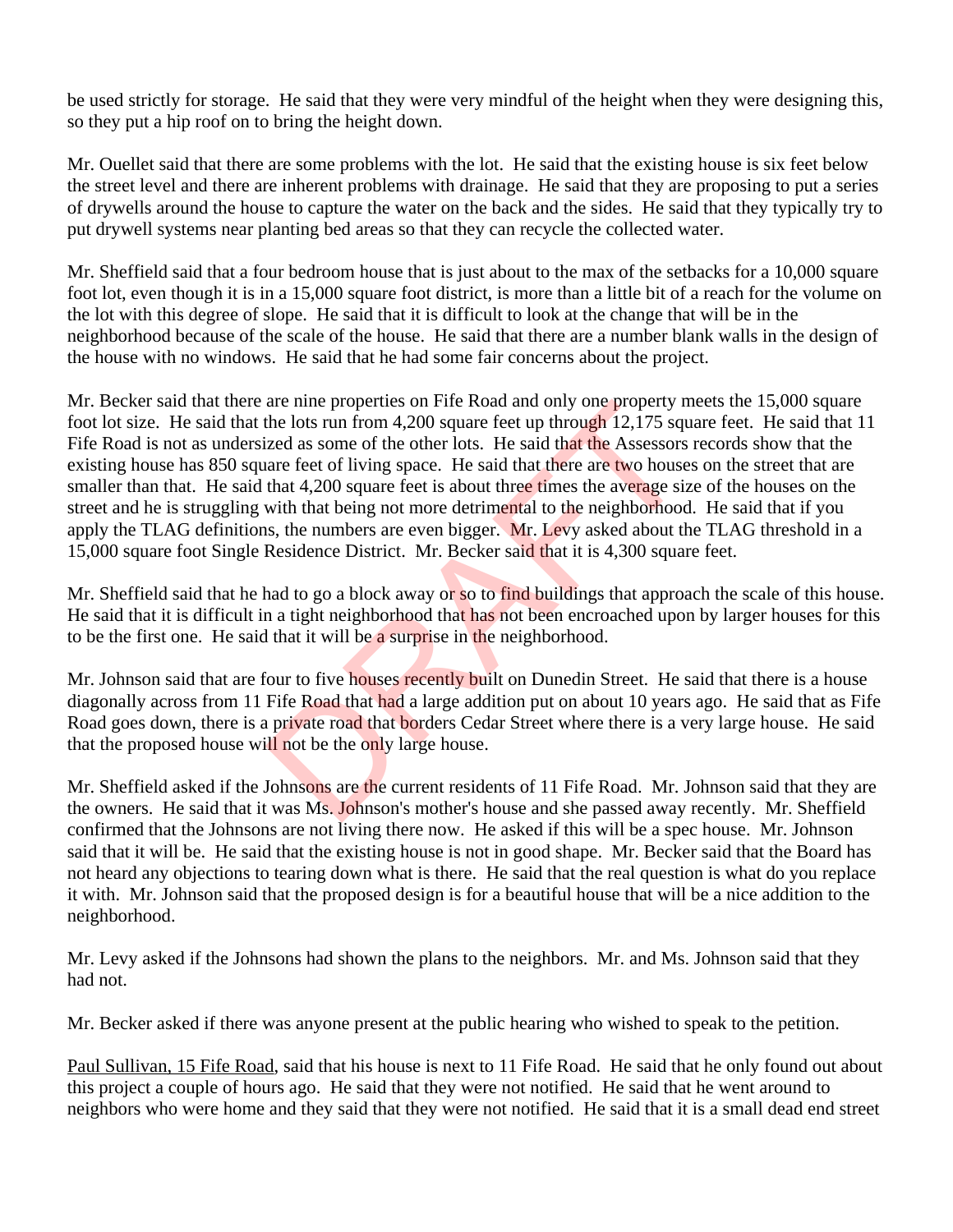and they recognize that something should be done with the property. He said that they knew the previous owner before she passed away and she was a wonderful lady. He said that shortly after she passed away, he met one of her relatives in the front yard and he told Mr. Sullivan that they were going to sell this for maximum value as soon as possible. He said that they understand and think that it would be an improvement to the neighborhood if the house is replaced with something nicer. He said that the big concern is that they were not notified. He said that it is a little dead end street. He said that if it is something that requires a special permit, the neighbors think that they should have some input on their tiny street. He said that he only had a couple of hours to find out what is going on. He said that he found pictures of the plan and the neighbors that he showed it to were taken aback by a couple of things. He said that they were concerned that they did not know anything about it and the size of the house with nothing else like it around. He said that he is concerned about the house size compared to the lot size. He said that the neighbors have not had a chance to digest the design. He said that they are concerned about the enormous size, views of large blank walls and drainage. He said that this house sits up higher than his and the property behind it much lower. He asked if anyone has studied the ramifications of having this large house on a tiny lot and spill off to the area. He said that the Planning Board recommended that the special permit be denied. He said that the neighbors welcome the idea of a new house but it needs to be appropriate to the neighborhood. He said that houses around this have square footage of 407, 1,120, 1,843, 1,053, and 939. He said that this is not an area where they can put up similar large houses, given the lot sizes. He said that the house with 407 square feet used to be a chicken coop. He said that a young couple is living there now. He said that it is appropriate as a starter home. He said that on this tiny street, they should not start putting houses like this. He said that potentially there will be two construction projects going on the street that will be close to each other. He said that neighbors will have difficulty accessing their property during construction. He asked if it is possible for the Board to mitigate some of that difficulty. He said that there is an older woman who is confined to her home that is directly across from 11 Fife Road. He said that periodically ambulances must go to her house. He said that it will not be possible while construction is going on. He said that they are very concerned. He said that the Planning Board Recommendation was a red flag. He said that every neighbor that he spoke to said that they would like to see a new house there but this is way too big and inappropriate for their little neighborhood. Mr. Levy asked if Mr. Sullivan was representing other abutters or present on his own behalf. Mr. Sullivan said that he asked the neighbors to sign a petition saying that they are not in favor of this change and feel that it is unsuitable to their neighborhood. He said that he only found out about this a few hours ago. Mr. Levy said that under the bylaw and State Law, three forms of notice are given: publication in a newspaper of general circulation, which is the Wellesley Townsman; posting at Town Hall; and sending actual notice to abutters and abutters to abutters within 300 feet. He said that the notices are send to addresses that the Assessor's Office has listed as the owners. Mr. Sullivan said that the neighbors said that they received notice about the Historical Commission Hearing. Mr. Levy said that all that the Board can rely on is the Assessor's database as to who the notices went out to. ming Board recommended that the special permit be deniated and of a new house but it needs to be appropriate to the neiation and the said that a young couple is living there now. He said that the houd He said that a young

Mr. Sullivan said that of the six neighbors that he found at home, they all signed the petition that asked that the brakes be put on because this appears to be a massive house that does not look like anything that is in the neighborhood. He said that they want something nice there but this does not seem to be appropriate for the neighborhood. He said that of the six people that he found, five people signed petition. He said that they were the residents of 15, 14, 4 and 6 Fife Road, and 202 Cedar Street.

Ms. Johnson said that they did get a postcard for this hearing at 11 Fife Road.

Laurie Sullivan, 15 Fife Road, said that they have lived in their house for over 12 years. She said that she has spent a lot of time speaking with her neighbors. She said that her boys are boy scouts who have gone out and shoveled snow. She said that they have gotten to know the people in the area. She said that this is a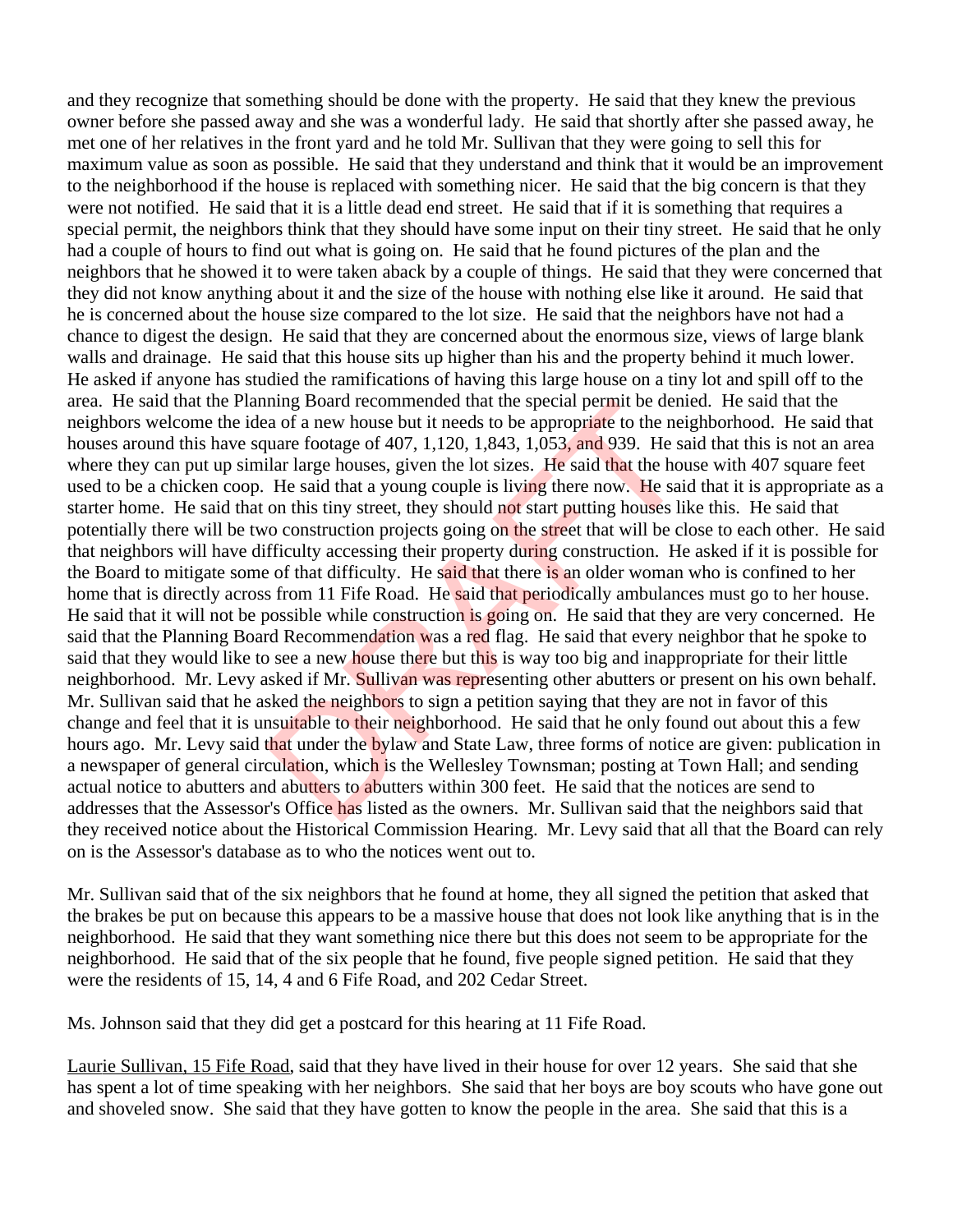classic old time Wellesley neighborhood. She said that the houses in this area were part of a farm. She said that the area was named for Dunedin Scotland. She said that Fife Road is part of this area. She said that these little houses were actually parts of the farm, including a pig house and a chicken coop. She said that all of these were little pieces of Wellesley that still remains as a farming community. She said that the houses exemplify who they were. She said that one of the houses on the corner of Dunedin and Cedar was renovated and maintained the footprint of the original house. She said that they made it into something that is really beautiful that compliments the neighborhood. She said that we live in a world of constant change but in this little neighborhood with its tiny lots and community history, we need to think about what we bring to our kids and what message we send. She said that her fear is that having a gigantic house in the middle of all of these tiny houses where the neighbors have formed a community will send a message to the kids of the community. She said that we need to think about what the neighborhood looks like, what will it support in terms of size, ethos and beauty. She said that the house will make money. She said that this is a town where people buy houses when they are for sale. She said that thinking about what the house should look like and talking with the neighbors is really important. She said that her husband went to Town Hall today by accident to talk about the house next to them and found out about this. She said that they never saw the plans for this. She said that if they had seen the plans, the Board would have gotten feedback from all of the neighbors that this is just too big. Mr. Becker said that those comments should be directed to the Planning Board and Town Meeting for changes in the bylaw.

Mr. Becker said that as a three person Board, its decisions must be unanimous. He discussed restrictions under the bylaw and processes for moving forward with this petition. He said that the Board heard concerns about size. Mr. Sheffield said that there are more than just a few tweaks that would satisfy the Board and the neighbors. He said that the proposed building, as designed, exceeds what the Board, the Planning Board and the neighbors would like to see. He suggested that the petition be withdraw without prejudice to allow the Petitioner time to figure things out. Mr. Ouellet said that his company has an in house design crew and they are very good at getting things out on time. He said that it took quite a while to get to this stage.  $\setminus$ 

Mr. Levy said that the legal standard that the **Board applies** is whether the proposed structure will be substantial more detrimental to the neighborhood than the existing nonconforming structure. He said that the best evidence of that for the Board is the neighbors' opinions because they are the neighborhood. He said that the Board usually encourages but cannot require that whatever the Petitioner decides to do, they should attempt to schedule meetings with the abutters. He said that the worst thing is the unknown and they may be able to address a lot of concerns by demonstrating what the plans are and taking suggestions from the neighbors before they come back. browse next to them and round out about this. She said that ey had seen the plans, the Board would have gotten feed too big. Mr. Becker said that those comments should be to the comments in the bylaw.<br>There person Board, i

Mr. Ouellet discussed coming back before the Board with a brand new design.

Mr. Levy moved and Mr. Sheffield seconded the motion to continue the petition to May 31, 2018 at 7 pm. The Board voted unanimously to continue the hearing.

## ZBA 2018-29, ANTHONY & LEAH CINELLI, 102 OAK STREET

Presenting the case at the hearing was Mike Tartamella, Architect, representing Anthony and Leah Cinelli, the Petitioner. He said that the property is located in a 10,000 square foot Single Residence District on a 10,000 square foot lot. He said that there is a pre-existing nonconforming structure on the side yard setback. He said that all of the proposed additions will be within the setback and none of them will maintain the existing nonconformities. He said that all of the additions will be off of the rear and will not be visible from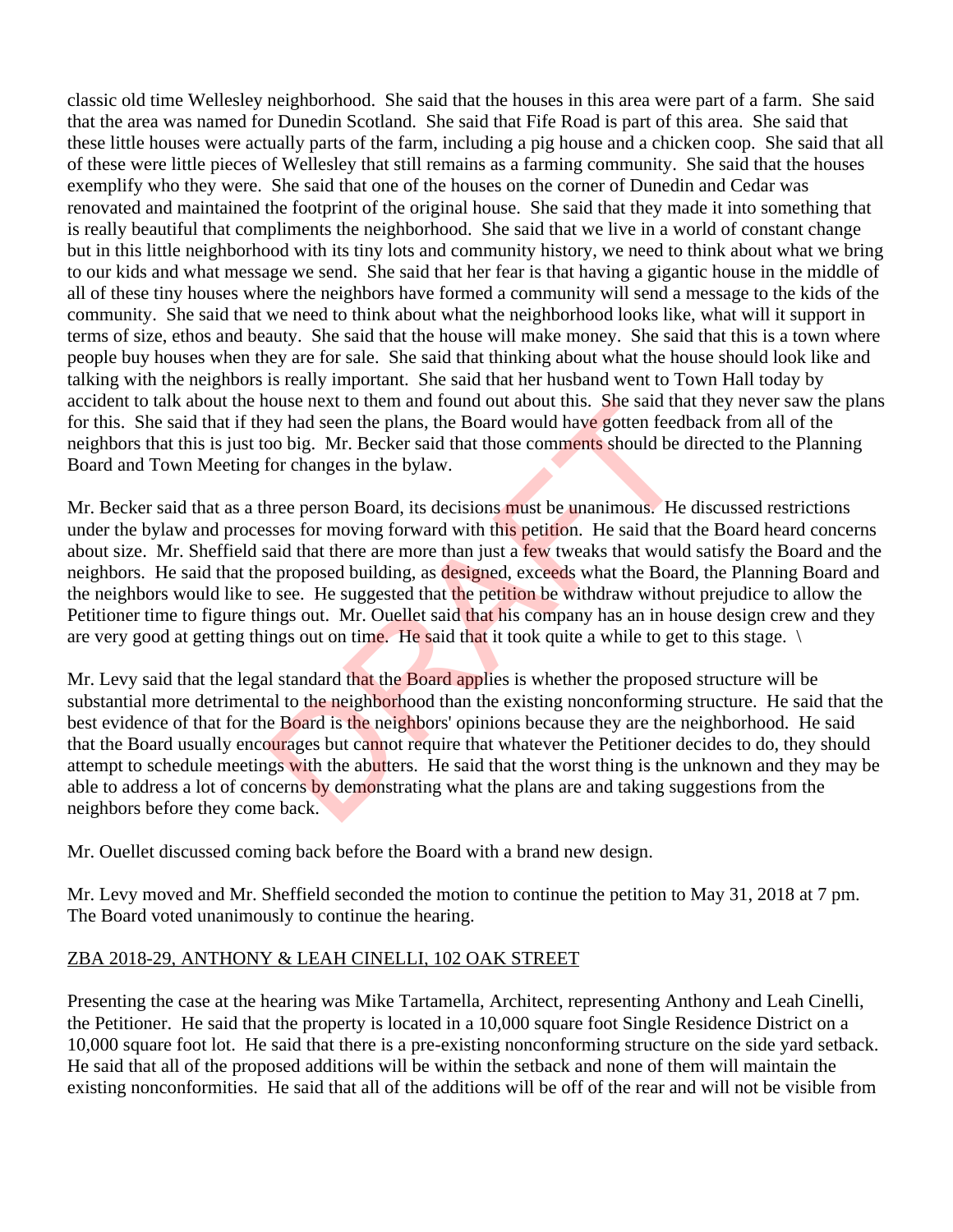the public way. He said that the proposed structure will be below the Total Living Area plus Garage (TLAG) threshold at 3,258 square feet.

Mr. Sheffield said that he likes the way that the yard works. He said that the steps work to the patio and the retaining wall re-justifies the grade change there. He said that the garage with a gable roof on each side will loom large in the backyard. He asked if the Petitioner would consider a roof that slopes in all four directions. He said that in looking at the proposed left and right side elevations, the garage does appear to be large in comparison to the house. He confirmed that the upper level is for storage. Mr. Tartamella said that they took cues from the neighborhood. He said that the gables compliment the existing house style. He said that adding a gable would make it seem much larger toward the rear property line. – adding another would make it seem larger to the rear. Mr. Sheffield said that he was suggesting a hip roof. He said that it would be foreign to the architecture on the site. Mr. Tartamella said that he would be willing to lower but at 20 feet, it is modest. He said that he could lower the plate height and keep the same pitch. He said that the existing house is at 23 feet. He said that they will be matching the pitch. He said that the geometry is such that it came to 20 feet for the garage.

Mr. Sheffield asked about the retaining wall that holds up the patio. Mr. Tartamella said that there is no retaining wall proposed. He said that there is a fence and a gate to define the patio area.

Mr. Levy asked about access to the second floor of the garage. Mr. Tartamella said that it will be just be storage space with a scuttle per Building Code. He said that it was included in the TLAG calculation.

Mr. Becker said that TLAG will still only be at 3,200 square feet. Mr. Tartamella said that mass and scale were heavily considered. He said that the garage may not be built right away. He said that they are in the process of determining that now. age.<br>
the retaining wall that holds up the patio. Mr. Tartamella<br>
de said that there is a fence and a gate to define the patio<br>
ess to the second floor of the garage. Mr. Tartamella said<br>
e per Building Code. He said that

Mr. Becker asked if there was anyone present at the public hearing who wished to speak to the petition.

Mr. Sheffield said that the plan works very well.

Mr. Becker read the Planning Board recommendation.

Mr. Becker said that the nonconformities are the left and right side yard setbacks. Mr. Tartamella said that the proposed additions will be conforming.

Mr. Sheffield moved and Mr. Levy seconded the motion to approve a special permit and make a finding that the proposed structures shall not be substantially more detrimental to the neighborhood than the existing nonconforming structure. The Board voted unanimously to grant a special permit.

### ZBA 2018-30, DONALD CZERNIACH 81 AUDUBON ROAD

Presenting the case at the hearing were Jacob Barnes and Adam Harrington, Element Construction, and Don Czerniach, the Petitioner.

Mr. Barnes said that the request is for relief on an existing nonconforming structure for a 12 foot by 30 foot garage on the left side. He said that the existing setback is 19 feet and they are asking for an 8 foot setback. He said that there are a couple of issues with the lot. He said that there is a drainage easement that runs through the front of the property that prohibits them from putting a garage in the L shape in the front. He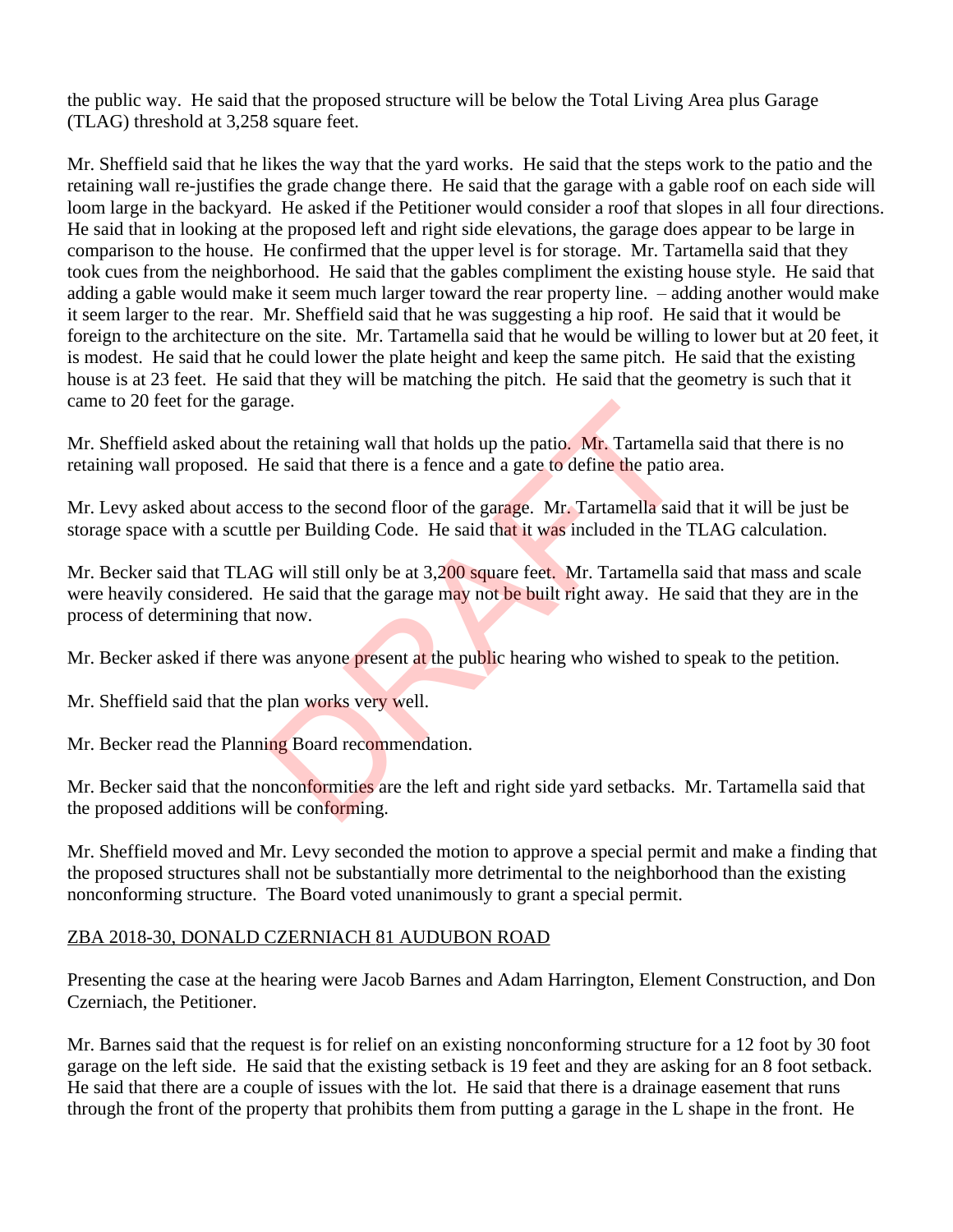said that there is a water infiltration mitigation system that runs around the property that prohibits them from building on many spots on the lot. He said that the topography at the rear of the lot raises about eight feet.

Mr. Barnes said that the existing house has an encroachment of 17.2 feet on the right side. He said that the neighbor on the right side has an encroachment of 17.6 feet. He said that there are some pre-existing nonconformities in the neighborhood.

Mr. Levy said that Mr. Barnes was mixing up concepts. He said that a pre-existing nonconformity concerns a special permit and this is request for a variance, which has a different legal standard. He discussed the criteria under the State Statute and the bylaw that the Board must consider in granting a variance. He said that Mr. Barnes discussed topography as being an issue but he did not think that would prevent them from putting the garage behind the house. He said that the Board did not hear any evidence of wetlands or soil conditions other than a drainage easement. He said that there are no issues with the shape of the lot. He said that there is a heavy burden for the Board to make a finding that this qualifies for one of the three areas that the Board has to address. Mr. Barnes said that both homeowners are on-call physicians who need to be able to get in their car and go immediately in an emergency. He said that the existing garage is too small with less than nine feet from wall to wall. He said that they do not have any use of the existing garage. He said that they need to get their cars under cover.

Mr. Czerniach said that he and his wife are both physicians. He said that this is their eighth year in Wellesley. He said that they have been in New England for many years and know about the winters. He said that it if difficult for them to get into their cars emergently when car is in driveway in two feet of snow. He said that he has to constantly keep his car cleaned off when he is on call during the winter, which has started to become a burden. He said that the stimulus of this is to try to get some protected parking for their second car. He said that economically this plan is probably the best option given their lot. He said that they have already put in an expensive water infiltration system in 2015 to prevent water in in the basement. He said that they did not see a lot of options. He said that they have a very undersized garage for the size of house. He said that the additions that were put on the house were not done by them. He said that they bought the house with the intention of adding a second bay. Mr. Barnes sala that both nomeowners are on-call physic<br>nmediately in an emergency. He said that the existing ga<br>ull to wall. He said that they do not have any use of the e<br>ars under cover.<br>and his wife are both physicians

Mr. Becker said that while he understands the rationale, it does not change what the Massachusetts State Law and the bylaw says. He said that they only empower the Board to grant variances based on the three criteria that Mr. Levy discussed. He said that the Board did not hear about soil conditions, lot shape or topography. Mr. Czerniach asked if the 10 foot drainage easement that runs through the front yard impacts the decision at all. He said that they cannot build forward and building at the back would be difficult. Mr. Becker said that the standards for a variance is quite clear, as are the Board's powers under bylaw. He said that it does not consider things such as two physicians and drainage easements.

Mr. Barnes said that it would be cost prohibitive to put the garage in the rear. Mr. Becker said that just means that you do not build a garage.

Mr. Sheffield said that he got a sense that the previous owner put an addition over the current garage. He said that was an addition to a single story garage at the time. He said that the combination of the geometries has made it difficult for this house. He said that there may be a different design with unattached garage that will satisfy all of their needs.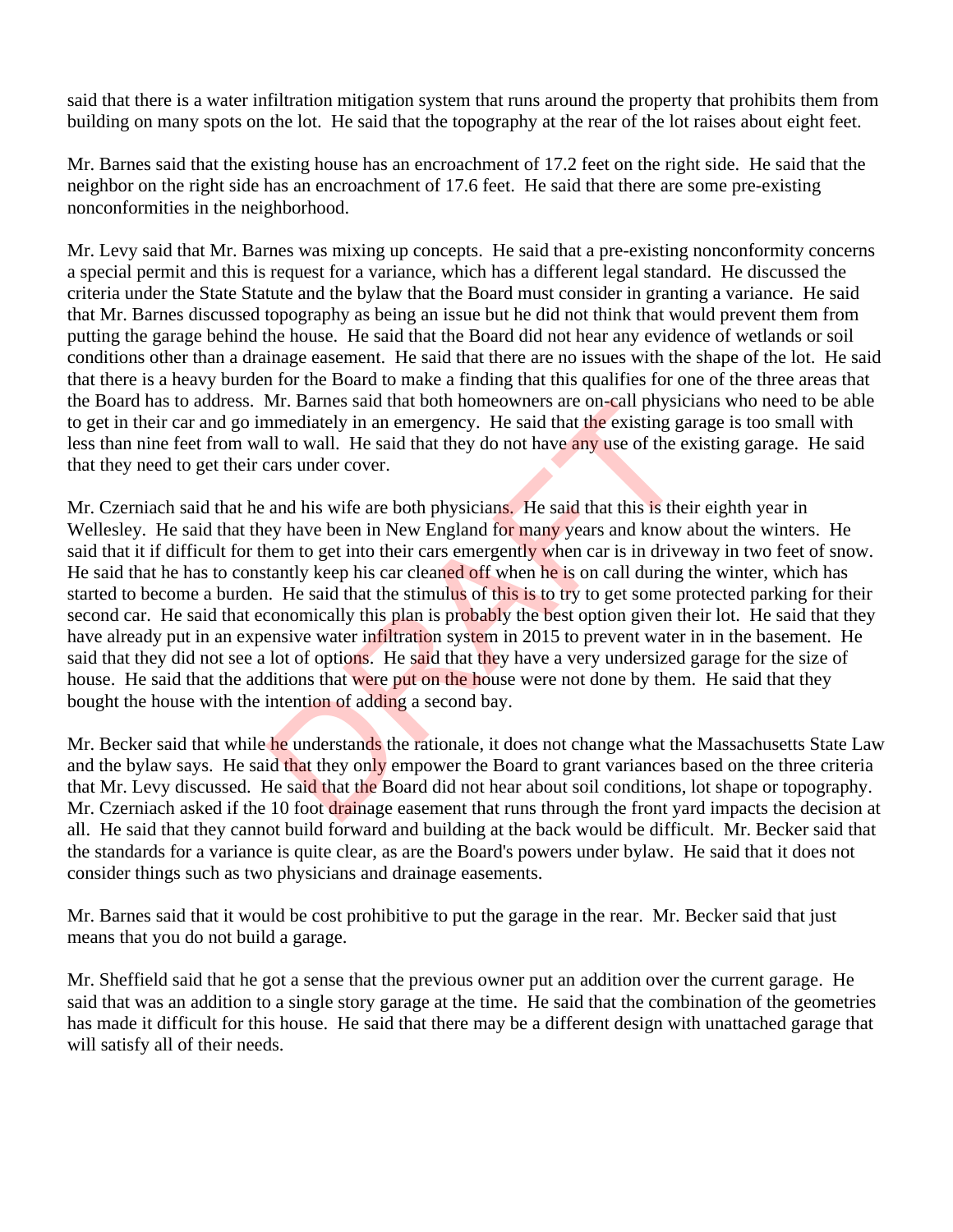Mr. Becker said that there is a lot of land at the back. He said that while the Board heard the claim that it would be expensive to building at the back, there is nothing in the record that says that it is difficult or expensive to build back there.

Mr. Harrington said that if they were to put the garage at the back there would be a lot more impervious surface to extend the driveway. He said that would take up more of the greenscape. Mr. Sheffield said that could be solved. He said that does not become a zoning issue. Mr. Levy said that they would still need a special permit because of the existing nonconformities. Mr. Becker said that the standard for granting a special permit is lower and they are easier to get. Mr. Barnes said that this seemed to be the most viable option.

Mr. Sheffield said that getting within eight feet of the lot line is difficult.

Mr. Barnes asked about setbacks for side facing garages. Mr. Becker said that it is a 30 foot setback from the side lot line to the garage doors.

Mr. Czerniach said that the initial idea was to come forward towards Audubon Road. Mr. Levy said that it would still impinge on the side yard setbacks. Mr. Czerniach asked about putting in two bays and moving the driveway. Mr. Levy said that would still need a variance to impinge into the setback. Mr. Czerniach said that the best thing about his house is the backyard and it will be a difficult leap to dig into it. Mr. Levy said that the homeowner could consider getting a state curb cut permit to come in off of Route 9 and putting a garage back there. e initial idea was to come forward towards Audubon Roa<br>side yard setbacks. Mr. Czerniach asked about putting in<br>id that would still need a variance to impinge into the set<br>s house is the backyard and it will be a difficult

Mr. Becker asked if there was anyone present at the public hearing who wished to speak to the petition.

Mr. Becker discussed the process for moving forward with this petition.

Mr. Czerniach requested that the petition be allowed to be withdrawn without prejudice.

Mr. Levy moved and Mr. Sheffield seconded the motion to allow the petition to be withdrawn without prejudice. The Board voted unanimously to allow the petition to be withdrawn without prejudice.

# ZBA 2018-31, JOHN & NATALIE MACVARISH, 110 OAK STREET

Presenting the case at the hearing Danielle Abelow, Architect, representing John & Natalie MacVarish, the Petitioner. She said that it is a pre-existing nonconforming structure that encroaches into both side yard setbacks. She said that the proposal is for construction of a rear addition that will be conforming and rebuilding a screened porch to an enclosed space on the existing footprint.

Mr. Sheffield said that the screened porch encroaches into the side setback by about 3.3 feet.

Mr. Becker read the Planning Board recommendation.

Mr. Levy confirmed that the front portico is allowed by right.

Mr. Becker asked if there was anyone present at the public hearing who wished to speak to the petition.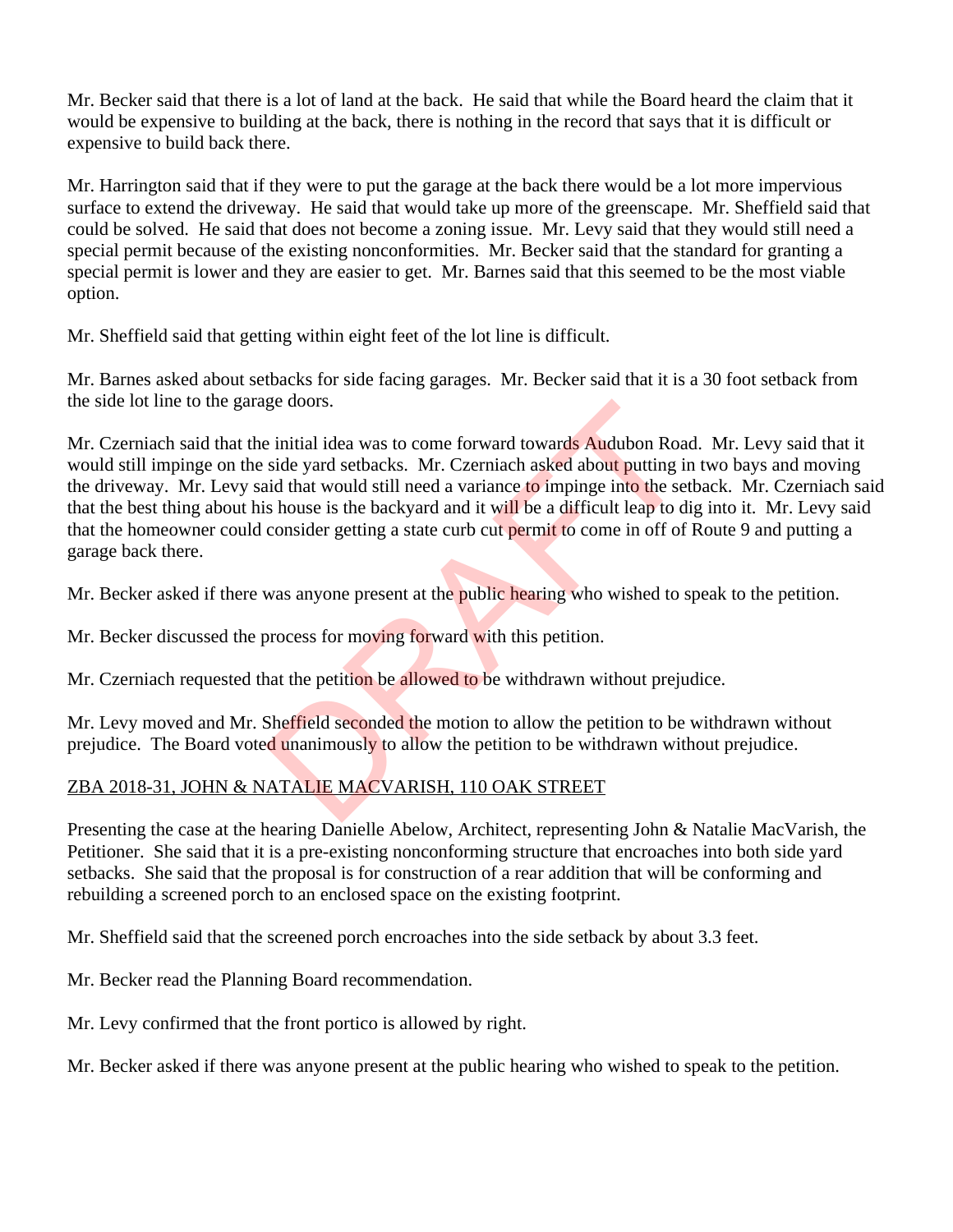Mr. Levy moved and Mr. Sheffield seconded the motion to grant a special permit. The Board voted unanimously to grant a special permit.

### ZBA 2018-32, AMIR KHAN & AYLA LARI, 54 WINDEMERE ROAD

Presenting the case at the hearing were David Himmelberger, Esq., Diane Miller, Architect, Amir Khan and Ayla Lari, the Petitioner.

Mr. Himmelberger said that his clients have lived at 54 Windemere Road for 12 years with their two children. He said that they are looking to stay in the neighborhood and make an addition. He said that the issue for them is that they have an irregularly shaped lot and some topography challenge. He said that, as a consequence, the place to build is to the rear of the house, which impinges into a second front yard because they abut Route 9 at the rear of the house. He said that his clients are seeking a variance to build within the front setback to Route 9, keeping a 20.9 foot setback to Route 9. He said that there is a stone wall with a stockade fence on it. He said that the land runs about 10 to 12 feet down to Route 9. He said that photos that were submitted show that the nearest abutter across Route 9 is about 330 feet away because of the Abbott Pond woods. He said that every abutter has signed a letter in support of the petition.

Ms. Miller said that this property has all three hardships for a variance. She said that the unusual shape of the lot is the primary hardship but there is also ledge on the east side of the lot and severe topography at the rear. She said that it is a challenging lot to work with. She said that it has two front yards opposite of each other. She said that they initially looked at where they might be able to expand this structure by right. She said that it is already very close to the property line on the west side, it is already very close to the setback on the front and rear setback, which left the eastern side. She said that because of the acute angle on that side, they are somewhat limited in expanding to the east. She said that expanding to the east would end up making the house look really large from the street and one of the things that they were really striving to do with this was to preserve the size and scale of the house while giving them the space that they need. She displayed a massing model. She said that they will be expanding slightly on the side but it will keep in scale. She said that there will be an addition over the garage for a master suite that will be set back a couple of feet so that it is not in line with the garage doors. She said that the bulk of the construction will be at the back. She said that the 20.9 setback at the rear is to the corner of house that is the bump out for the kitchen table area. She said that the majority of the back of the house will be at 23 feet. She said that most of the rear addition will be one story with a couple of two story elements incorporated into it. and that the land runs about 10 to 12 feet down to Koute 5<br>the nearest abutter across Route 9 is about 330 feet away<br>every abutter has signed a letter in support of the petitior<br>operty has all three hardships for a varian

Mr. Levy said that right now this is a totally conforming structure. He said that the project will not be exempt from Large House Review (LHR).

Mr. Becker said that the bump out appears to sit on a foundation. He asked if the 20.9 foot dimension is to the bump out or the wall of the house. Ms. Miller said that it is measured to the bump out.

Mr. Levy said that the plot plan does not show topography. Ms. Miller said that the elevations are marked on the plot plan but not as contour lines. She said that it is about a ten foot drop from the back of the house to Route 9, approximately 14.5 feet at the far east corner.

Mr. Sheffield said that the areas that were chosen to create addition makes the house more compact. He said that a linear arrangement would have been impractical.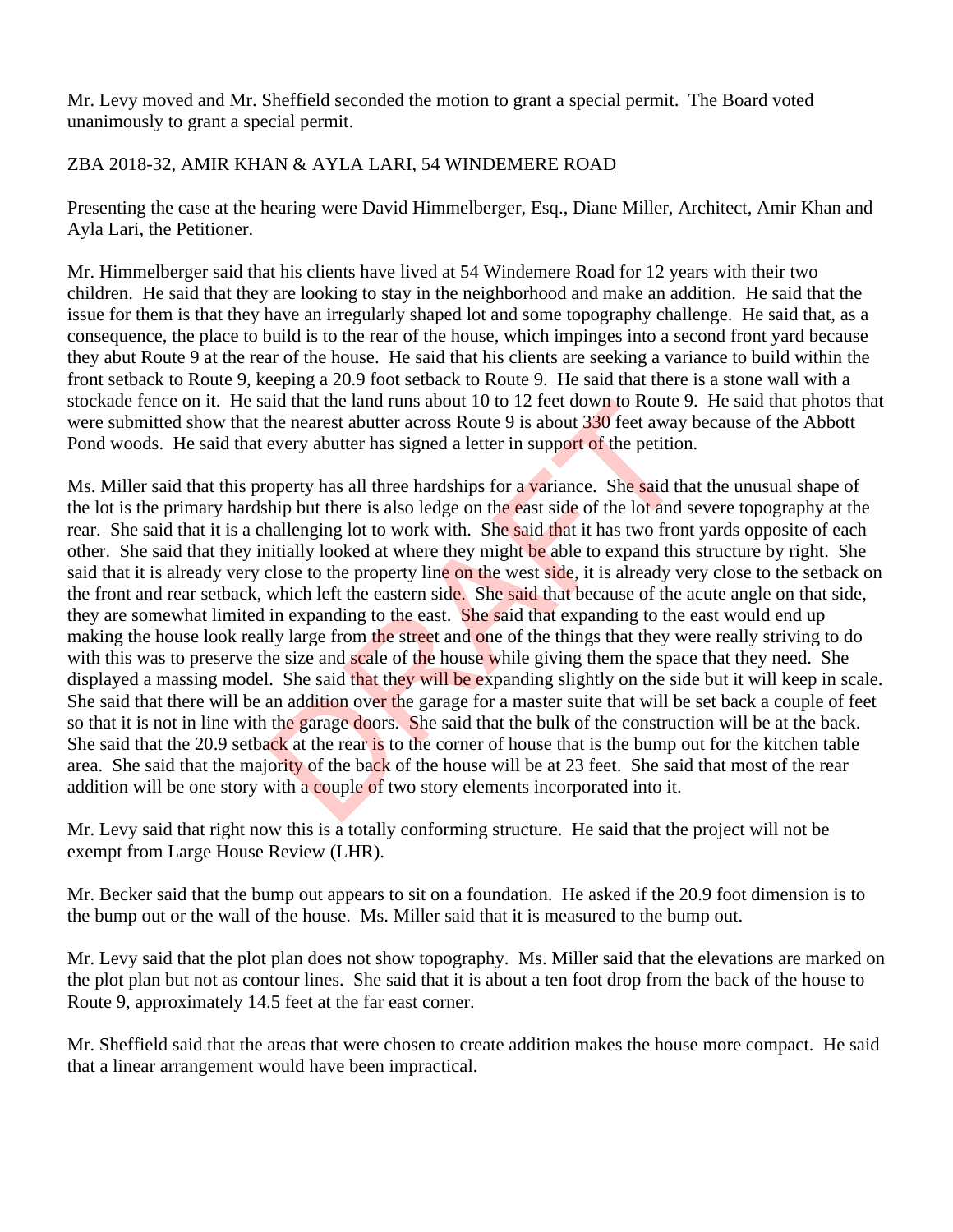Mr. Levy questioned whether topography is creating a hardship. Ms. Miller said that lot shape is the primary hardship. She said that the other hardships exist but the lot shape is the most challenging. Mr. Himmelberger said that the Planning Board found that the argument for shape of the lot persuasive. Ms. Miller said that because most of the topography is at the back, it renders the backyard relatively not usable. She said that her clients have two young children who like to use the side yard. She said that if they were to expand into the side yard, they would will lose that usable space and it would encroach more on the neighborhood.

Mr. Sheffield asked Ms. Miller is she is in charge of any landscape design changes. Ms. Miller said that she is not. Mr. Himmelberger said that they will have to address landscaping in LHR.

Mr. Becker asked if there was anyone present at the public hearing who wished to speak to the petition.

Mr. Becker read the Planning Board recommendation.

Mr. Sheffield moved and Mr. Levy seconded the motion to approve a variance, finding a hardship due to the shape of the lot. The Board voted unanimously to grant a variance.

## ZBA 2018-33, CAROL KINAS & GEORGE STATHAS, 50 BANCROFT ROAD

Presenting the case at the hearing were Leah McGavern, Architect, Carol Kinas and George Stathas, the Petitioner.

Ms. McGavern said that the request is for a variance due to hardships of lot configuration and topography. She said that from the upper right corner of the lot as shown on the architect's drawing, to the bottom, which is the driveway corner, there is a difference of 20 feet, which made placement of a garage difficult. She said that they tried to put it in front of the house but that created an awkward relationship where it would block the front entry. She said that the other hardship that they are claiming is lot configuration. She said that they acknowledge that it is a rectangular lot but when the house was built in the 1800's, it was built to face Route 9. She said that the front of the house is not Bancroft Road but faces Route 9. She said that the configuration of the whole lot is awkward, which is why you cannot put a garage on the side of the lot as you enter because that it where the entry is. She said that they looked at every other option for a place to put a garage including at the top of the hill behind them and the other in the middle of the front entry. Mr. Levy seconded the motion to approve a variance, find<br>d voted unanimously to grant a variance.<br>
NAS & GEORGE STATHAS, 50 BANCROFT ROAD<br>
nearing were Leah McGavern, Architect, Carol Kinas an<br>
er request is for a variance

Ms. Kinas said that they spoke with their direct neighbors and they are all in full support of the changes. She submitted a letter of support from neighbors at 43,53, and 54 Bancroft Road.

Ms. Kinas said that they love their older home. She said that in this day and age, a lot of older homes are being torn down. She said that they want to preserve the charm of their home and make it amenable for modern day living. She said that they have small children and are planning to have her elderly parents move in. She said that this is the best solution that would make it a safe and livable area to enjoy for many decades to come.

Mr. Becker asked if there was anyone present at the public hearing who wished to speak to the petition.

Mr. Levy said that it appears that the Total Living Area plus Garage (TLAG) calculation is under the threshold for the district.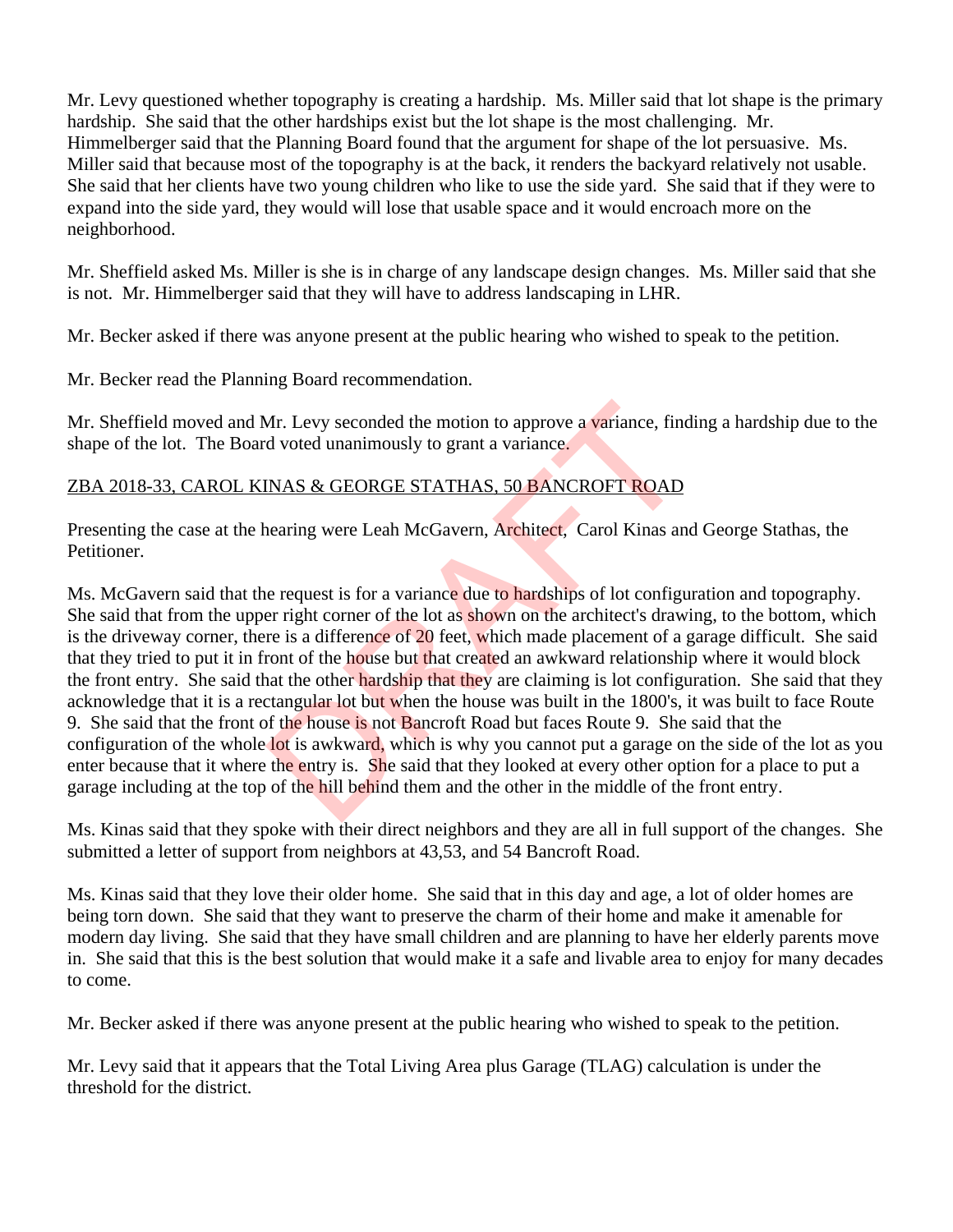Mr. Becker talked about the 500 Foot Rule. He said that the variance request is not for 30 feet but from the minimum setback governed by the 500 Foot Rule. He said that one property within that span has a setback of 30.2 feet. He said that, for him, the case hinges on topography, whether the topography is steep enough and whether there is space on this lot to put a garage. Ms. McGavern said that ordinances often do not take into account historic structures and the unusual constraints. Mr. Becker said that the Board sees about 100 cases a year and does review cases with similar issues. He said that he visited the site and looked at the neighborhood. He said that the neighborhood does have plenty of grade changes. He questioned whether this property is so different from the rest that it qualifies for a hardship. He asked, given the slopes that are there, could they put a driveway up and around a corner to put a conforming garage in.

Mr. Sheffield said that the most logical solution is the one that the Petitioners are pursuing. He said that it minimizes that length of driveway to get from Bancroft Road to the garage. He said that it has the look of a garrison colonial at some parts of the house. He said that he would like to see a break in the plan on the west elevation, as shown on Plan A.10. Ms. McGavern said that would be easy to do. Mr. Sheffield said that would make the end of the house that faces Bancroft Road look measurably smaller. He said that it is the west elevation and would have shadow on it for most of the afternoon.

Mr. Sheffield asked about reclaiming the rest of the site from blacktop. Ms. McGavern said that the intention is to keep the driveway that goes all the to the back door by the kitchen, where they could drop off Ms. Kinas' elderly parents at the main floor level. Mr. Sheffield asked if the existing garage will remain or be removed. Ms. McGavern said that they had not spoken about removing it.

Mr. Levy said that this is otherwise conforming, other than the garage. He said that the request is for a variance for setbacks. Mr. Becker said that the is nonconforming. Mr. Sheffield said that the distance from Bancroft Road to the new structure will be 22.3 feet. He said that he was not convinced that there is a better solution for location of the garage, given the dimensions of the house to the lot line. Mr. Becker said that an alternative area would be at the back, where you are not digging into the slope. Ms. McGavern said that is the only flat area in the yard. She said that it would be a fairly steep driveway up to it. nouse that races Bancroft Koad look measurably smaller<br>have shadow on it for most of the afternoon.<br>reclaiming the rest of the site from blacktop. Ms. McGar<br>eway that goes all the to the back door by the kitchen, w<br>at the

Mr. Sheffield asked if the existing garage will be repurposed if it remains. Ms. McGavern said that the existing garage will probably be used as a storage shed. Ms. Kinas said that they keep their bikes and trash there. Ms. McGavern said that cars cannot fit into the garage. Mr. Stathas said that the driveway is essentially one car lane. The Board discussed Zoning regulations for storage sheds.

Mr. Becker read the Planning Board recommendation. Ms. McGavern said that locating the addition in a southern location would put the garage in front of the door, so they would no longer have the front of the house. She said that they did not look at putting the addition at the rear depth. She said that they wrote it off for several reasons. She said that it would be smack in the middle of the yard. She said that she did not have enough information to say whether there would be enough room inside the setback to park a car. She said that it looks like there could be if you entered directly perpendicular to Bancroft Road. She said that it would be a very steep driveway, which is one of the problems that they are trying to address. She said that it does gets icy and her clients have been to the hospital a couple of times to deal with shoveling and ice.

Mr. Stathas said that one the northern side there are several mature maple trees that probably would be compromised. Ms. Kinas said that they would like to preserve the play area for their small children. Ms. McGavern said that if the house was turned another way, it would be an entirely different situation. She said that placement of the structure on the lot is an issue.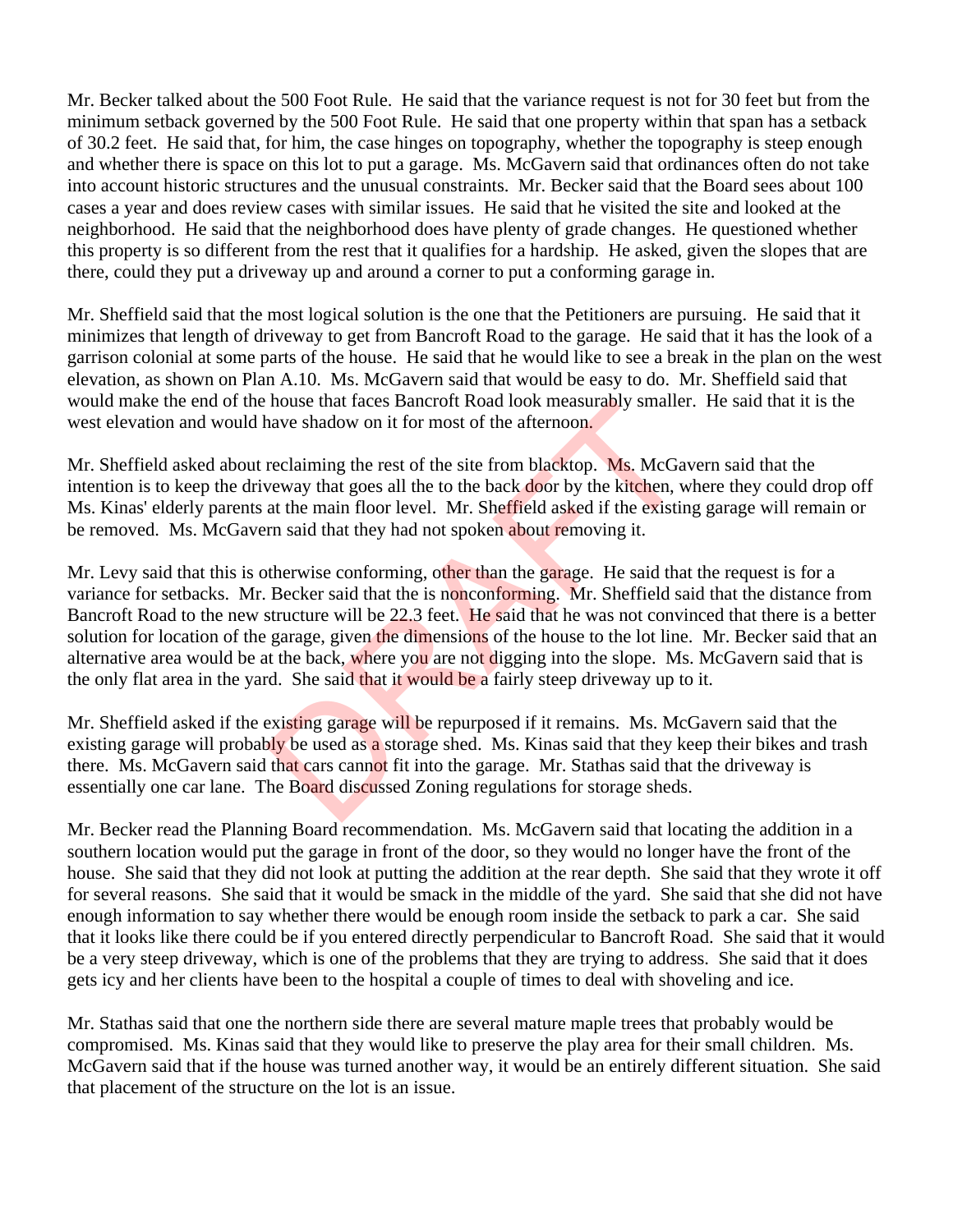Mr. Sheffield said that he is inclined to grant the variance but he would really like to see the west elevation addressed a bit because it shows a single plane towards Bancroft Road. He said that the rest of the house has different planes to it. He asked that the elevation facing Bancroft Road be modified to enhance the scale of the building.

Mr. Levy said that he would like to see the existing garage removed. He said that it is an existing nonconformity that could eliminated. He said that the Petitioner can put up a free standing shed up to 100 square feet as a matter of right.

Mr. Becker said that a conforming garage on the north side would be a hardship for the use of the house. He said that there would be no open space or anything one could do for where the kids play. He said that he would be amenable to a finding that the topography creates a hardship.

Ms. McGavern asked how much the decision relies on demolition of the existing garage and replacement with a shed. Mr. Levy said that he would like to see the nonconformity eliminated, since they will be adding a garage. He said that they will be repurposing the building, so they will not need to use it as a garage. Ms. Kinas said that they currently use the garage for storage. She said that it is nicely settled into the wall. Ms. McGavern said that it is part of the retaining wall. Mr. Becker said that the issue is that the variance creates a nonconformity that was not there. He said that the garage is nonconforming. He said that the idea is that they will add a nonconformity but will take one away was well. Mr. Sheffield said that the retaining wall can stay by taking off the back end of the garage and leaving it as a size that is permitted as a shed within the Zoning ordinance. He said that would solve the problem. He said that they would still have access where they normally have it. Mr. Becker estimated that the existing garage is 22 feet long by 12 feet wide, which is approximately double of what is allowed by right. Mr. Levy said that since they will be adding a garage, reducing the existing garage would be a fair trade. Ms. McGavern said that it is not an unusually high garage. Mr. Becker said that the existing garage could be reduced in size or demolished and replaced somewhere on the lot that meets the Zoning requirement of 100 square feet or less. If that he would like to see the nonconformity enhinated,<br>
y will be repurposing the building, so they will not need t<br>
thy use the garage for storage. She said that it is nicely so<br>
and there. He said that the garage is n

Mr. Stathas said that there is storage space above in the garage, much like an unfinished attic. Mr. Becker said that 100 square feet that is allowed is footprint.

Mr. Levy moved and Mr. Sheffield seconded the motion that the Board make a finding that literal enforcement of the Zoning Bylaw would involve substantial hardship due to the topography of the lot and that a variance be allowed, subject to a condition that the existing garage be reduced to a conforming size. The Board voted unanimously to grant a variance.

### ZBA 2018-34, NANCY ERNE, 599 WASHINGTON STREET

Mr. Becker asked if anyone knows why the Board added in the condition that Ms. Erne must be the owner. He said that the Board has done that before but in places where the use was incompatible with the underlyng zoning. He said that except for the fact that this structure is located in a Townhouse District but is divided horizontally instead of vertically. Mr. Levy said that it is not grandfathered. Mr. Becker said that it was created in 1981 with the original Site Plan Approval for that district. He said that he tried to find a way out of this but the Board has not figured it out since 1981.

Mr. Becker read the Planning Board recommendation. He said that they recommended that the special permit be renewed with only one requirement that it expire after three years.